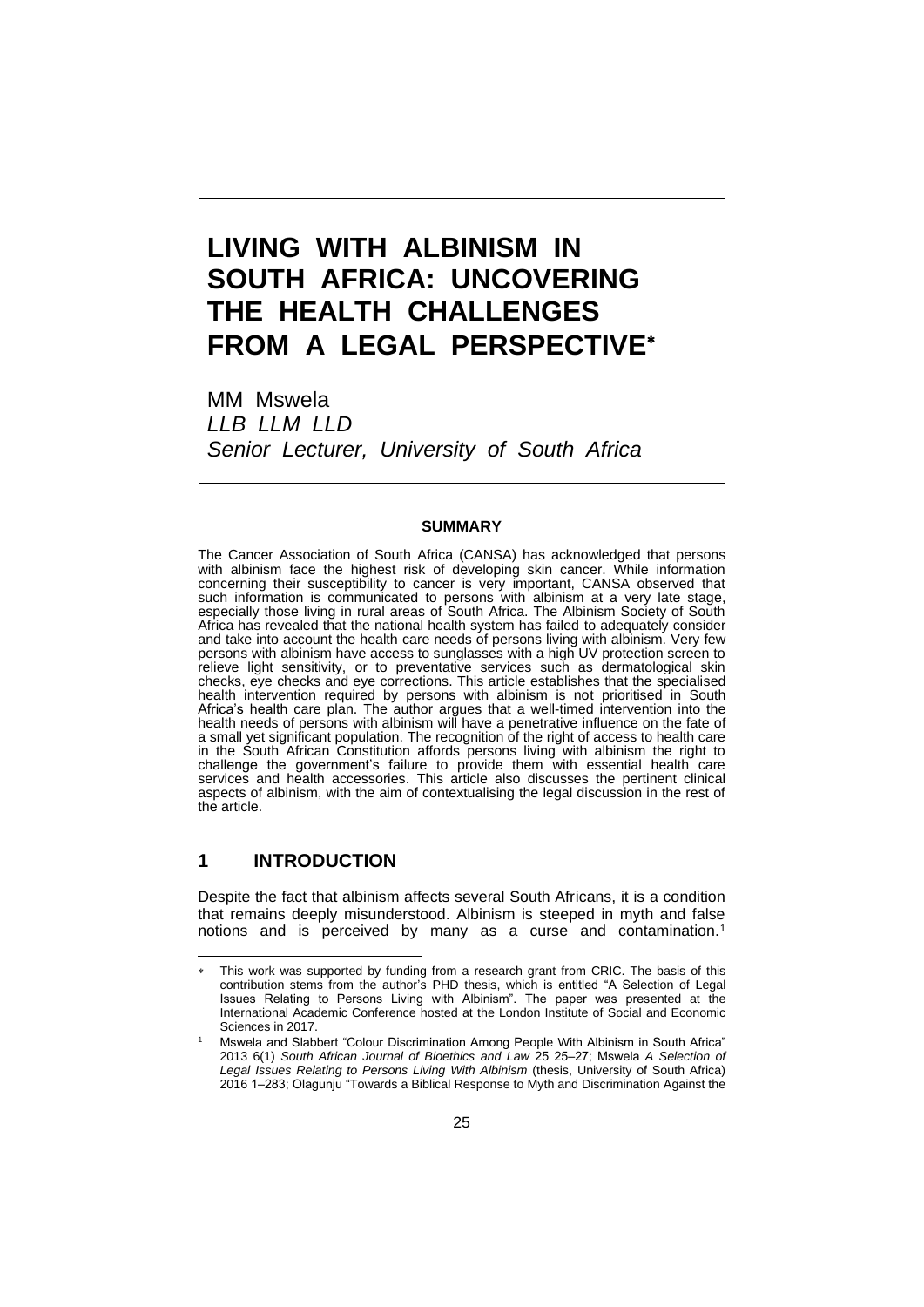Throughout history, persons with albinism (PWA) have been treated with doubt and suspicion. In schools and in the wider community, children with albinism are also subjected to violence and ridicule.<sup>2</sup> In certain areas on the African continent, including South Africa, PWA are killed for the trade in body parts for use as sacramental medicines, or sexually assaulted as a result of the belief that raping them may offer a cure for HIV/AIDS.<sup>3</sup> All of this highlights the extreme vulnerability of PWA, apart from the many violations of their fundamental rights that follow from the manner in which they are treated.<sup>4</sup> The vulnerability of PWA is exacerbated as a result of the unique health concerns associated with their condition. For those living with albinism in Africa, life may be particularly difficult.<sup>5</sup> Poverty and a lack of knowledge about the condition deprives these individuals of protection against skin cancer.<sup>6</sup> Many PWA die prematurely because of skin cancer.<sup>7</sup> The susceptibility of PWA to skin cancer leading to premature death is one result of the lack of insight into their health needs.<sup>8</sup> They are either unaware of this danger or only informed when a cancer has reached an advanced stage.<sup>9</sup> Severe eye problems, which in many cases translate into blindness, are another health issue affecting PWA.<sup>10</sup> The vicious cycle of social ostracism, stigmatisation and discrimination towards PWA means that they are reluctant to seek medical help and even if they do, they may find themselves marginalised.

 The primary purpose of this article is to highlight some of the pertinent health challenges faced by South Africans living with albinism. This article establishes that the specialised health intervention required by this small population is not prioritised in South Africa's health care plan. It is argued that a well-timed intervention into the health needs of PWA will have a decisive influence on the fate of a small yet significant population. The article argues that the recognition of the right of access to health care as enshrined in the South African Constitution affords PWA the right to challenge the government's failure to provide them with such essential health care necessities.

 Although most legal researchers do not characteristically have training in medicine, the need to research health care, diagnoses, injuries, and of

Human Right of Albinos in Yorubaland" 2012 1 Journal of Studies in Social Sciences 46-58; United Nations General Assembly "Persons With Albinism" Report of the Office of the United Nations High Commissioner for Human Rights (12 September 2013) A/HRC/24/57  $5 - 9$ .

<sup>2</sup> Mswela *A Selection of Legal Issues Relating to Persons Living with Albinism v*.

 $\overline{a}$ *Ibid*.

<sup>4</sup> *Ibid*.

<sup>5</sup> Norman *The Woman Who Lost Her Skin and Other Dermatological Stories* (2004) 39.

<sup>6</sup> *Ibid*.

<sup>7</sup> *Ibid*.

CANSA "Albinism Increases Skin Cancer Risk in South Africa" (24 May 2012)<br>http://www.cansa.org.za/albinism-increases-skin-cancer-risk-in-south-africa/ (accessed http://www.cansa.org.za/albinism-increases-skin-cancer-risk-in-south-africa/ 2017-03-05) 1.

<sup>9</sup> CANS[A http://www.cansa.org.za/albinism-increases-skin-cancer-risk-in-south-africa/1](http://www.cansa.org.za/albinism-increases-skin-cancer-risk-in-south-africa/).

<sup>10</sup> *Ibid*.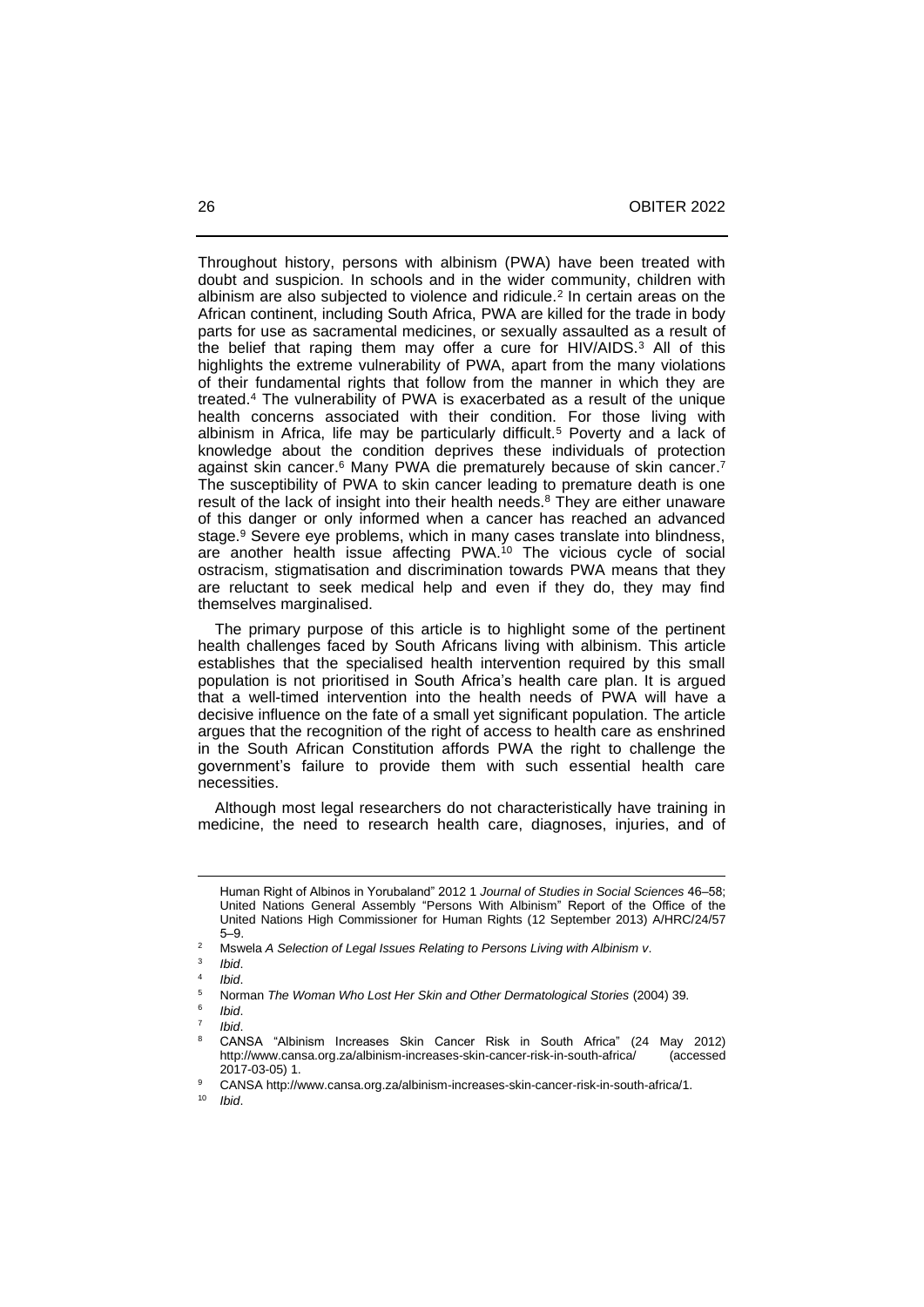course medical terminology arises from time to time.<sup>11</sup> Legal research involving a strong medical component requires the researcher to be aware of the finer points, and to have a fundamental understanding of the most relevant medical details. In what follows, the discussion briefly focuses on the pertinent clinical aspects of albinism in order to gain a greater insight into this condition, with the aim of contextualising the legal discussion in the rest of the article and addressing some of the misconceptions regarding albinism. Fostering an understanding of the genetics behind albinism is as important as in any other awareness campaign concerning a stigmatised condition or disease.

## **2 CLINICAL ASPECTS OF ALBINISM**

Albinism, a condition caused by a lack of skin pigmentation in humans,<sup>12</sup> results from a mutation of one of numerous genes.<sup>13</sup> It is a heterogeneous genetic disorder, characterised by a lack of or huge reduction in pigment in the skin, hair and eyes.<sup>14</sup> The genetic information is stored within the deoxyribonucleic acid (DNA) molecule.<sup>15</sup> Specific genes within the DNA molecules encode for proteins involved in the production of melanin in the melanocytes.<sup>16</sup> A mutation in one or several genes may lead to a deficiency of melanin production or a complete stop in the production of melanin.<sup>17</sup>

 A person has to inherit two copies of a mutated gene, one from each parent, to have albinism.<sup>18</sup> Clinically, this is known as recessive inheritance. <sup>19</sup> A person who has merely one copy of the mutated gene will

<sup>11</sup> Iyer *Nursing Home Litigation: Investigation and Case Preparation* (2006) 9.

<sup>&</sup>lt;sup>12</sup> Opara and Jiburum "Skin Cancers in Albinos in a Teaching Hospital in Eastern Nigeria: Presentation and Challenges of Care" 2010 8(73) *World Journal of Surgical Oncology* 701 701. Also see Hunter *Lets Review Biology: The Living Environment* (2008) 148; Kings and Summers "Albinism: Ocular and Oculataneous Albinism and Hermansky Pudlak Syndrome" in Suzzane *Management of Genetic Syndromes* (2010) ch 5; Riede and Werner *Color Atlas Pathological Principles* (2011) 96.

<sup>13</sup> Hunter *Lets Review Biology* 148; Kings *et al* in Suzzane *Management of Genetic Syndromes* ch 5; Riede *et al Color Atlas Pathological Principles* 96.

<sup>14</sup> Scott "New Category of Color: Analyzing Albinism Under the Title VII and the Americans With Disabilities Act" 1999 2 *The Journal of Gender, Race and Justice* 493 494; and Jack *Clinical Ophthalmology: A Systematic Approach* (2011) 648. Also see Hunter *Lets Review Biology* 148; Kings *et al* in Suzzane *Management of Genetic Syndromes* ch 5; Riede *et al Color Atlas Pathological Principles* 96. For a discussion on the definition of Genetic Heterogeneity, see Moll, [Berry,](https://pubmed.ncbi.nlm.nih.gov/?term=Berry+TD&cauthor_id=6607671) [Weidman,](https://pubmed.ncbi.nlm.nih.gov/?term=Weidman+WH&cauthor_id=6607671) [Ellefson,](https://pubmed.ncbi.nlm.nih.gov/?term=Ellefson+R&cauthor_id=6607671) [Gordon](https://pubmed.ncbi.nlm.nih.gov/?term=Gordon+H&cauthor_id=6607671) and [Kottke](https://pubmed.ncbi.nlm.nih.gov/?term=Kottke+BA&cauthor_id=6607671) "Detection of Genetic Heterogeneity Among Pedigrees Through Complex Segregation Analysis: An Application to Hypercholesterolemia" 1985 36 *American Journal of Human Genetics* 197 198; and Thomas, Francis and David *Principles of Medical Genetics* (1998) 28.

<sup>15</sup> Naafs and Padovese "Rural Dermatology in the Tropics" 2009 27(3) *Clinics in Dermatology* 252 261 and 269. Also see Pearson "ATP Released via Gap Junction Hemichannels From the Pigment Epithelium Regulates Neural Retinal Progenitor Proliferation" 2005 46(5) *Neuron* 731 731.

<sup>16</sup> Richards and Hawley *The Human Genome: A User's Guide* (2010) 35.

<sup>17</sup> Denniston and Murray *The Oxford Handbook of Ophthalmology* (2009) 518. Also see Horobin (ed) *Diseases and Disorders* (2008) 29.

<sup>18</sup> Richards and Hawley *The Human Genome* 35.

<sup>19</sup> Horobin *Diseases and Disorders* 29. Also see Thomas and Kumar *Clinical Paediatric Dermatology* (2013) 114; and Kutzbach "Evaluation of Vision-Specific Quality-of-Life in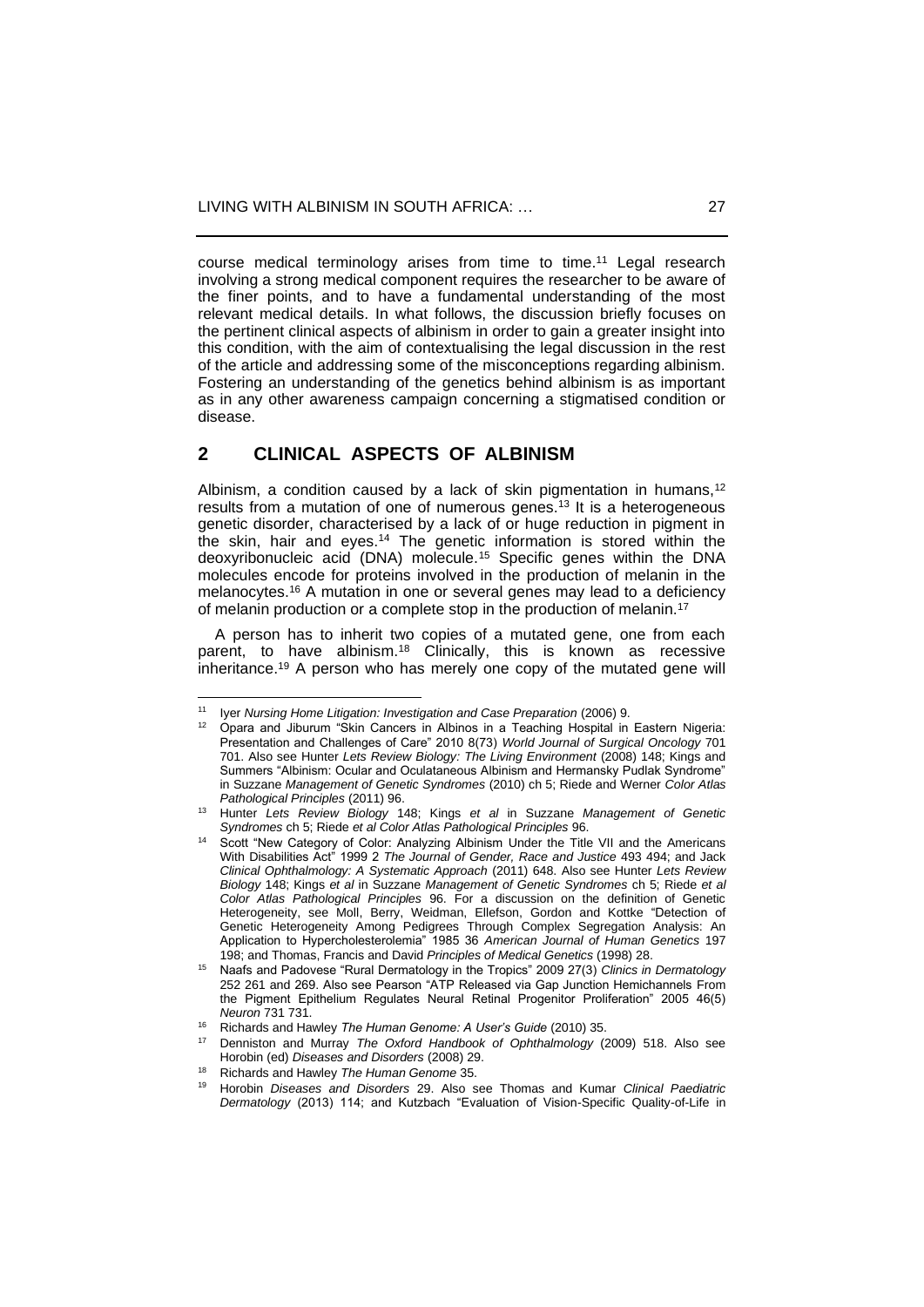have normal hair, skin or eyes.<sup>20</sup> A gene that comprises several diverse properties is considered pleiotropic.<sup>21</sup> Albinism is believed to be pleiotropic since it has an effect on skin colour or eyes.<sup>22</sup>

 In spite of the type of mutated gene that is present in any human being, vision impairment is a common feature in all types of albinism.<sup>23</sup> Such eye impairments are the result of a deranged development of the nerve trail from the eye to the brain, as well as an irregular growth of the retina. <sup>24</sup> The symptoms of albinism in early childhood comprise poor vision, sensitivity to bright light, nystagmus and strabismus.<sup>25</sup> Vision may vary from normal for persons who are moderately affected by albinism, to legal blindness or complete blindness for people with the more severe types of albinism.<sup>26</sup> Typically, persons with albinism who have the least pigmentation have the poorest vision.<sup>27</sup> An ophthalmologist can perform an electroretinogram to test vision problems associated with albinism. Where the test result is uncertain, a "visual evoked potentials test" may be useful.<sup>28</sup>

 Where albinism affects the hair and the skin, it leaves a stark white to whitish-yellow colour. Such skin is extremely fair and people with this form of albinism suffer from photo-ageing cancer and an amplified prevalence of all types of skin cancer. An error in the synthesis of tyrosinase means people living with oculocutaneous albinism have little protection against ultraviolet radiation (UVR) damage.<sup>29</sup> As a result, exposure to high levels of UVR enhances the risk of contracting all three main types of skin cancer.<sup>30</sup> Long term exposure to sunburn promotes skin cancers among people living with albinism. The Cancer Association of South Africa (CANSA) believes that PWA in South Africa face the highest risk of developing skin cancer. While this information regarding their susceptibility to cancer is very important, CANSA has acknowledged that such information is often communicated at a very late stage to PWA, especially those living in rural areas of South Africa.

 It would be impractical and impossible to discuss all the clinical aspects relating to albinism in this article. The vulnerability of PWA makes them a category in need of specific health protection, ranging from visual aids, eye surgery and regular check-ups for skin cancer, to sunglasses offering high

 $23$  *Ibid.*<br> $24$  *Ibid.* 

- $\frac{24}{25}$  *Ibid.*
- $rac{25}{26}$  *Ibid.*
- $rac{26}{27}$  *Ibid.*

Albinism" 2009 13(2) *Journal of American Association for Paediatric Ophthalmology and Strabismus* 191.

<sup>20</sup> Richards and Hawley *The Human Genome:* 35. Also see Horobin *Diseases and Disorders* 29.

<sup>21</sup> Horobin *Diseases and Disorders* 29.

 $\frac{22}{23}$  *Ibid.* 

 $\frac{27}{28}$  *Ibid.* 

 $^{28}$  *Ibid.* 

<sup>29</sup> Reisler "Interesting Case Series: Albinism and Skin Cancer" [http://www.eplasty.com/images](http://www.eplasty.com/images%20/PDF/eplasty-d-09-00135.pdf)  [/PDF/eplasty-d-09-00135.pdf](http://www.eplasty.com/images%20/PDF/eplasty-d-09-00135.pdf) (accessed 2020-03-05).

<sup>30</sup> Reisler [http://www.eplasty.com/images/PDF/eplasty-d-09-00135.pdf.](http://www.eplasty.com/images/PDF/eplasty-d-09-00135.pdf) Also see Lund and Taylor "Lack of Adequate Sun Protection for Children With Oculocutaneous Albinism in South Africa" 2008 8(225) *BMC Public Health* 1 2.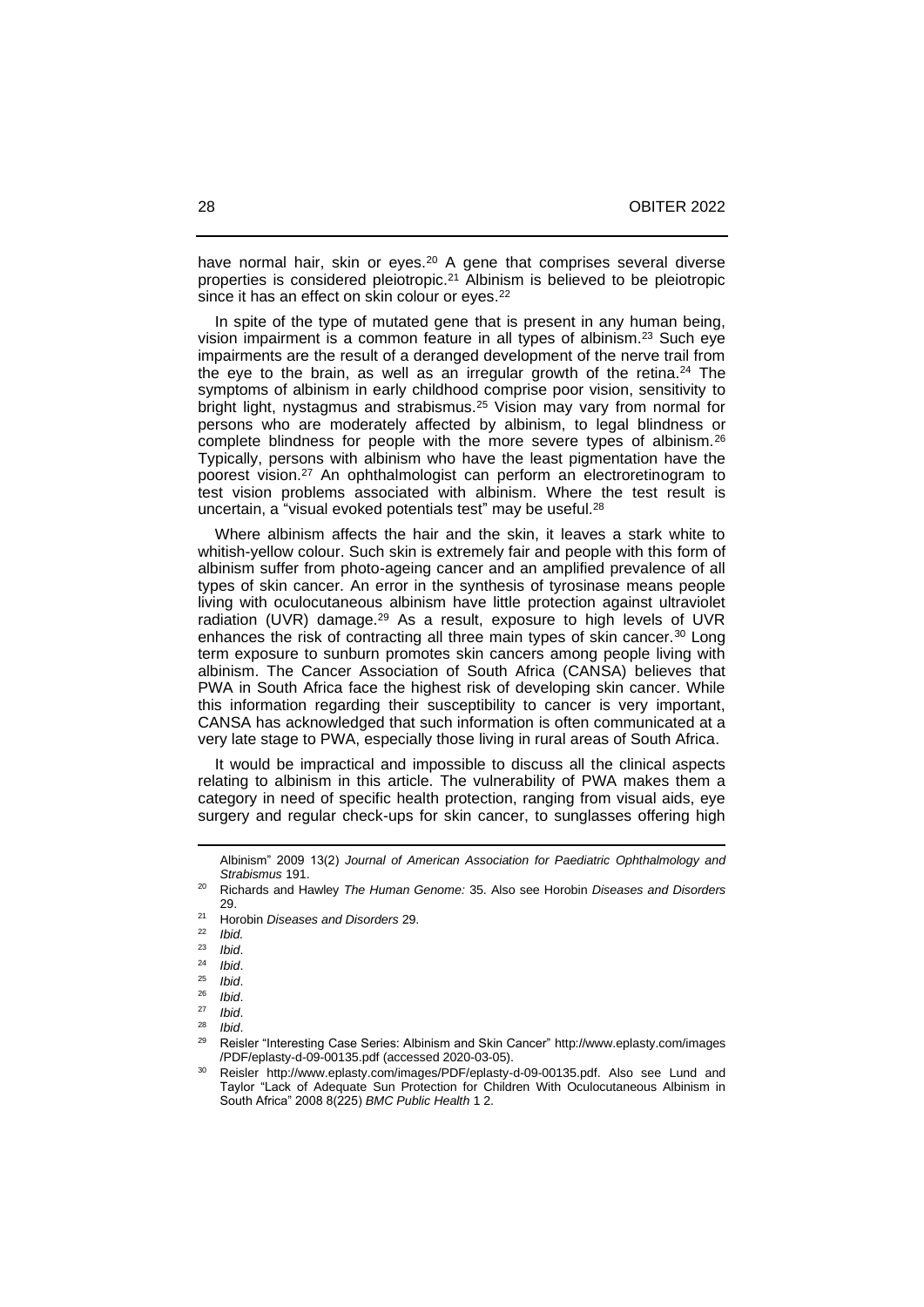UV protection. To compound their vulnerability, they are also at increased risk of becoming victims of *muti* killings, stigmatisation and discrimination based on their appearance.

### **3 THE RIGHT TO HEALTHCARE SERVICES**

The right to health as such is not explicitly mentioned in the South African Constitution.<sup>31</sup> The Bill of Rights, however, guarantees the right of access to health care services, adequate housing, sufficient food and social security, for the reason that insufficient access to such rights violates the protected interests of various other rights, such as the right to human dignity, equality and life, as well as the right to bodily and physical integrity.<sup>32</sup>

 The right to health is basic to the physical and mental well-being of all human beings and is essential for the exercise of other human rights. Section 27(1)(*a*) of the Constitution states:

"[e]veryone has the right to have access to health care services, including reproductive health care."

Section 27(2) states that the State must take reasonable legislative and other measures within its available resources to achieve the progressive realisation of the right to health.<sup>33</sup> This means that the government has to ensure that this right is protected, promoted and fulfilled, and that eventually universal access to quality and all-inclusive health care is realised. This incorporates the passing of laws by Parliament<sup>34</sup> and the provincial

<sup>31</sup> S 27(1) of the Constitution of 1996. Also see Rautenbach and Malherbe *Constitutional Law* (2012) 386.

<sup>32</sup> Rautenbach and Malherbe *Constitutional Law* 386.

<sup>33</sup> S 27(2) of the Constitution of 1996 reads as follows: "The state must take reasonable legislative and other measures, within its available resources, to achieve the progressive realisation of each of these rights.

The National Health Act 61 of 2003 was passed by Parliament to give effect to the right to access to health care services. The objectives of the National Health Act are to regulate the national health system, to afford equality in respect of health services by harmonising the inequalities of health services of the past and to institute a national health system that protects, respects, promotes and fulfils the rights of everyone in South Africa – in particular, the progressive realisation of the constitutional right of access to health care services. Section 3 of the National Health Act reads as follows: "The Minister must, within the limits of available resources- (a) endeavour to protect, promote, improve and maintain the health of the population; (b) promote the inclusion of health services in the socio-economic development plan of the Republic; (c) determine the policies and measures necessary to protect, promote, improve and maintain the health and well-being of the population; (d) ensure the provision of such essential health services, which must at least include primary health care services, to the population of the Republic as may be prescribed after consultation with the National Health Council; and (e) equitably prioritise the health services that the State can provide. (2) The national department, every provincial department and every municipality must establish such health services as are required in terms of this Act, and all health establishments and health care providers in the public sector must equitably provide health services within the limits of available resources." Not every person accessing the health system is able to exercise their health rights easily. Vulnerabilities such as having a disability or being an illegal migrant are further barriers to access to health care services. As a result, one of the objectives of the National Health Act is to protect, respect, promote and fulfil the rights of vulnerable groups such as women, children, older people and people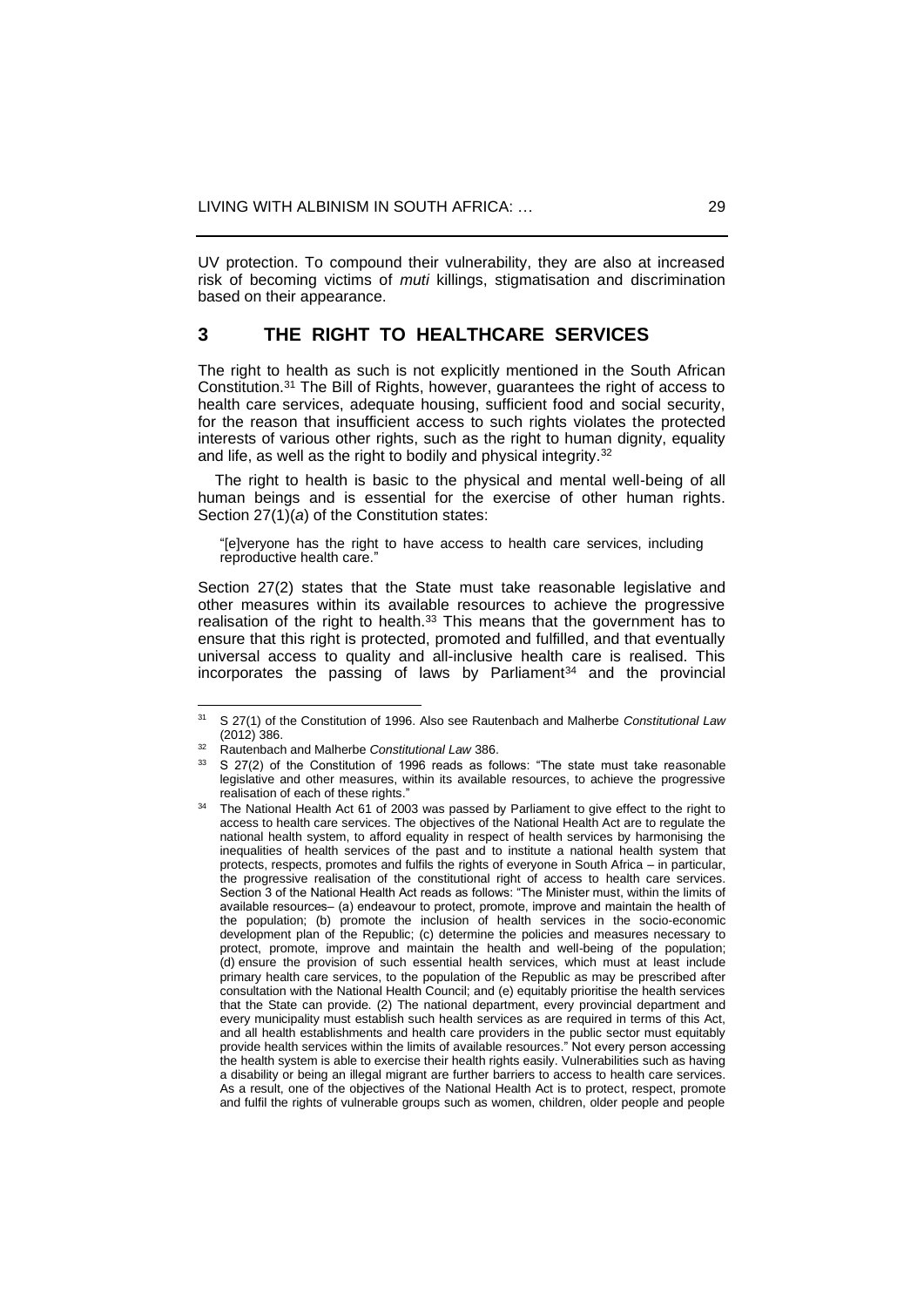legislatures but is not limited to such. Section 27 is a powerful provision aimed at ensuring health policy and practice.

 The right to health imposes a negative duty on the State and members of society not to impair access to the amenities and services associated with this right.<sup>35</sup> Limitations with respect to the right to health must meet the terms of the limitation clause.<sup>36</sup> The State has a further positive duty to fulfil the right to health.<sup>37</sup> Thus far, the Constitutional Court has addressed the impact and effect of the State's failure to act in terms of the conduct and interests protected by the rights to human dignity, equality, life, and personal freedom and security.<sup>38</sup> In the very first stage of an inquiry into an alleged infringement of the right to health, it must be established whether or not the State's failure to provide health care indeed impairs the right to human dignity and life, and the physical and psychological integrity of the claimants.<sup>39</sup>

 In terms of the second stage of inquiry, section 27(2) of the Constitution stipulates that the State must take "reasonable legislative and other steps within its available resources to attain the progressive realisation of health care services".<sup>40</sup> This implies that the State may justify its failure to act or its failure to meet a positive obligation, provided that reasonable legislative and

- (2) In prescribing any condition contemplated in subsection (1), the Minister must have regard  $to$ 
	- (a) the range of free health services currently available;
	- (b) the categories of persons already receiving free health services;
	- (c) the impact of any such condition on access to health services; and
	- (d) the needs of vulnerable groups such as women, children, older persons and persons with disabilities.
- (3) Subject to any condition prescribed by the Minister, the State and clinics and community health centres funded by the State must provide-
	- (a) pregnant and lactating women and children below the age of six years, who are not members or beneficiaries of medical aid schemes, with free health services;
	- (b) all persons, except members of medical aid schemes and their dependants and persons receiving compensation for compensable occupational diseases, with free primary health care services; and
	- (c) women, subject to the Choice on Termination of Pregnancy Act, 1996 (Act 92 of 1996) free termination of pregnancy services.'

Also see Berger, Hassim and Heywood *Health & Democracy: A Guide to Human Rights, Health Law and Policy in Post-Apartheid South Africa* (2007) 296‒307.

- <sup>35</sup> Rautenbach and Malherbe *Constitutional Law* 386.
- <sup>36</sup> *Ibid*.

<sup>37</sup> *Ibid*.

<sup>38</sup> Rautenbach and Malherbe *Constitutional Law* 386. Also see the following cases: *Soobramoney v Minister of Health, Kwazulu Natal* 1998 (1) SA 765 (CC) 37 42; *Government of the Republic of South Africa v Grootboom* 2001 (1) SA 46 (CC) 23 25, 44 and 83; *Mahlaule v Minister of Social Development* 2004 (6) SA 505 (CC) 82; *Minister of Health v Treatment Action Campaign* 2002 (10) BCLR 1033 (CC) 72–73 and 78.

<sup>40</sup> *Ibid*.

with disabilities. The National Health Act prescribes eligibility for free health services in public health institutions. Section 4 of the National Health Act reads as follows: "(1) The Minister, after consultation with the Minister of Finance, may prescribe conditions subject to which categories of persons are eligible for such free health services at public health establishments as may be prescribed.

<sup>39</sup> Rautenbach and Malherbe *Constitutional Law* 386.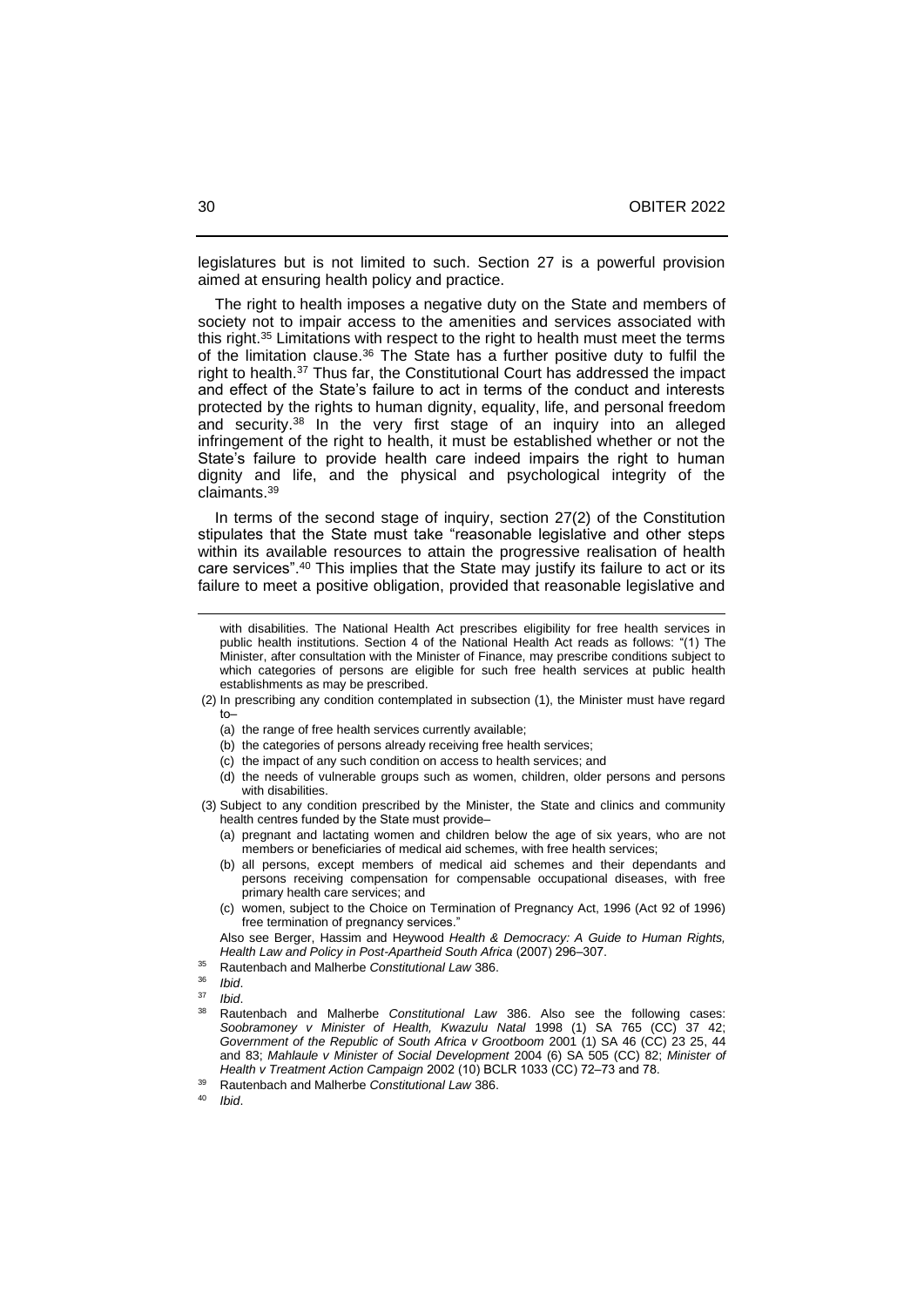other measures were taken within its available resources to accomplish the progressive realisation of the right.<sup>41</sup>

## **3 1 Guidelines formulated by the Constitutional Court to determine whether the State has realised its positive duties**

The qualification "reasonable legislative and other measures" suggests that the State ought to institute rational programmes that assign responsibility to the various levels of government to guarantee appropriate resources are available.<sup>42</sup> Bearing in mind that both legislative and other measures may be taken, reasonableness can be evaluated at the level of a legislative programme as well as the level of its implementation.<sup>43</sup> Courts may require that the State demonstrate which measures were taken to realise socioeconomic rights.<sup>44</sup>

 Taking into account that socio-economic rights are a constitutional imperative and that the State ought to try to attain certain developmental objectives, the State has a duty to justify the choices it makes in achieving these objectives to the public.<sup>45</sup> Put differently, the reasonableness standard first calls for reasons to be given.<sup>46</sup> It is then the duty of the court to evaluate the reasonableness of these reasons<sup>47</sup> and a reasonable person should be convinced of the coherence of the reasons.<sup>48</sup>

 The duty of justification involves the provision of explanations that would satisfy most people regarding the rationality of a policy, even if they are not convinced of the good judgment of choosing such a policy in the first place.<sup>49</sup>

<sup>41</sup> Rautenbach and Malherbe *Constitutional Law* 386. In *Minister of Health v Treatment Action Campaign supra* 71‒73, the court found that the government's measures to make available health care services for both HIV-positive mothers as well as their newly born babies failed to conform with the State's duty as stipulated in s 27(2). In this matter, the court considered that the State could afford to buy Nevirapine and that the administration of Nevirapine was a straightforward matter.

*Minister of Health v Treatment Action Campaign supra 71–73. Also see Rautenbach and* Malherbe *Constitutional Law* 386.

<sup>43</sup> *Government of the Republic of South Africa v Grootboom supra* 21 28 35. Legislative measures by themselves are not likely to ensure constitutional compliance. The State is obliged to act to achieve the intended result, and legislative measures will invariably have to be supported by appropriate, well-directed policies and programmes implemented by the executive. These policies and programmes must be reasonable both in their conception and their implementation. The formulation of a programme is only the first stage in meeting the State's obligations. The programme should also be reasonably implemented. An otherwise reasonable programme that is not implemented reasonably will not constitute compliance with the State's obligations.

<sup>44</sup> *Government of the Republic of South Africa v Grootboom supra* 32; and *Minister of Health v Treatment Action Campaign supra* 34.

<sup>45</sup> Currie and De Waal *Bill of Rights Handbook* (2013) 581‒584.

<sup>46</sup> Currie and De Waal *Bill of Rights Handbook* 574.

<sup>47</sup> *Ibid*.

<sup>48</sup> *Ibid*.

<sup>49</sup> *Ibid*.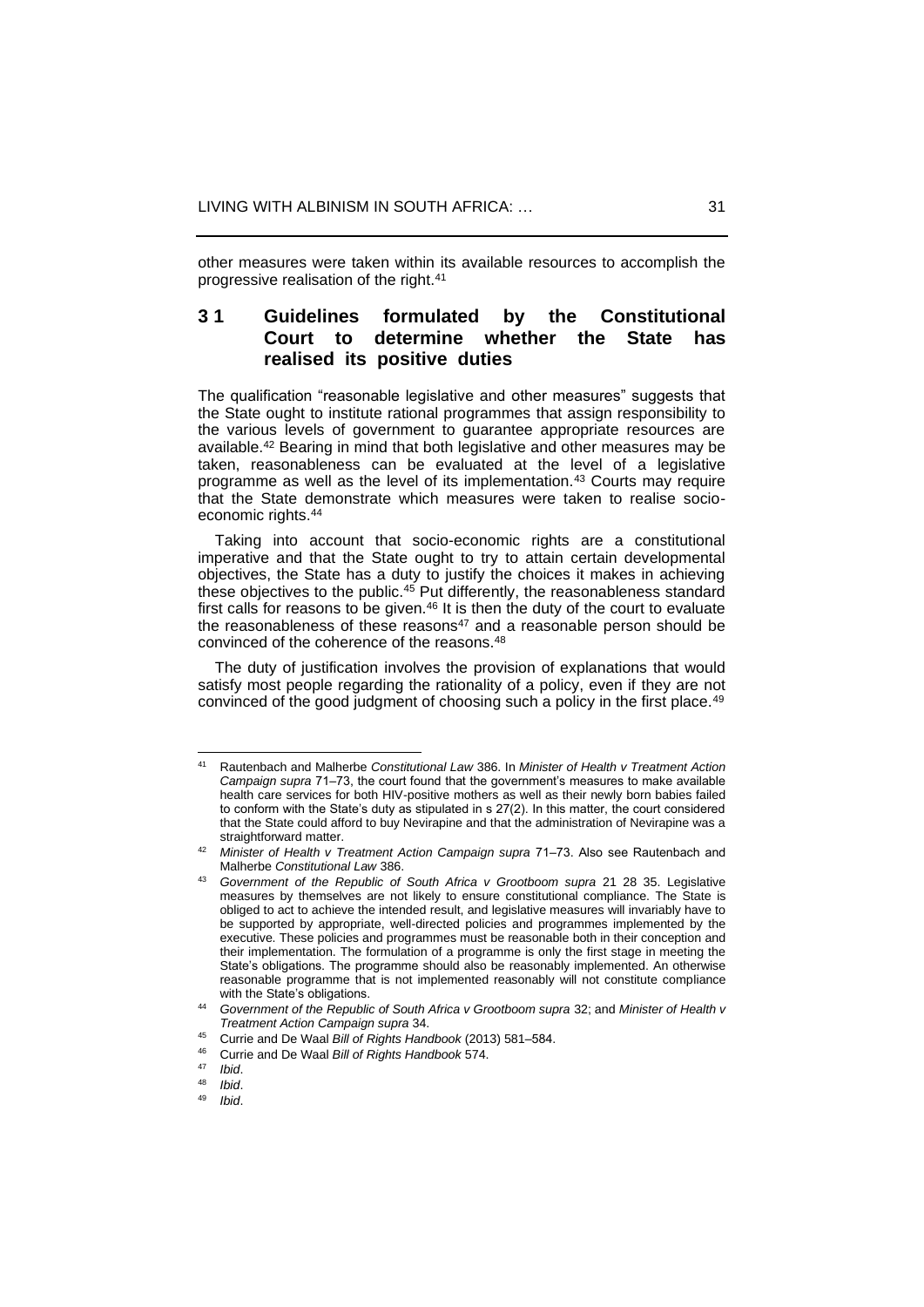Notwithstanding the centrality of the reasonableness standard, the Constitutional Court does not refer to any definition of such a standard. Instead, the court stipulates that each case should be determined on its own facts.<sup>50</sup> According to the court in the *Bel Porto* case,<sup>51</sup> the test of reasonableness when dealing with socio-economic rights is considered to be on a higher level than the rationality test in section 9(1).

 A feature of the legal standard is that substantial "interpretive discretion" is given to the person in charge of adjudicating the application of the reasonableness standard, and that such application does not specify a result in advance.<sup>52</sup> Standards are applied *ad hoc* and their application varies considerably from one case to another.<sup>53</sup> However, standards gradually become "more rule-bound" as courts build up guidelines and sets of factors with future applications in mind.<sup>54</sup>

 In the *Grootboom* case, the court held that reasonableness entails the "design, adoption and implementation" of certain measures to achieve the realisation of socio-economic rights that are inclusive in that they include those who need protection the most.<sup>55</sup> At the initial application of the *Grootboom* case*,* the court found that reasonableness was absent; hence the State was held to have failed in its duties in terms of section 26(2).<sup>56</sup>

In the *Minister of Health v Treatment Action Campaign* case,<sup>57</sup> the court's finding in the *Grootboom* case (that reasonableness is inclusive) was the foundation for the court's decision that the government's policy on the prevention of mother-to-child transmission (MTCT) of HIV was unreasonable. Government policy only made Nevirapine available to a small number of "pilot sites", namely two state hospitals in each province.<sup>58</sup> The reasoning behind this decision was that the results of the use of the medication at the selected sites would be used to assess the safety of Nevirapine before making it available to more people. For this reason, Nevirapine would not be available to the public but only at the specific pilot sites.<sup>59</sup>

<sup>50</sup> *Government of the Republic of South Africa v Grootboom supra* par 92.

<sup>51</sup> *Bel Porto School Governing Body v Premier of the Western Cape Province* 2002 (3) SA 265 (CC) par 46.

<sup>52</sup> Currie and De Waal *Bill of Rights Handbook* 574.

<sup>53</sup> *Ibid*.

<sup>54</sup> *Ibid*.

<sup>55</sup> *Ibid*.

<sup>56</sup> *Government of the Republic of South Africa v Grootboom supra* 99.

<sup>57</sup> *Minister of Health v Treatment Action Campaign supra par 1–2 and 23.*<br>58 Causeways of the Danublic of South Africa v Creathoom supra par 41.

<sup>58</sup> *Government of the Republic of South Africa v Grootboom supra* par 41.

<sup>59</sup> *Government of the Republic of South Africa v Grootboom supra* par 92.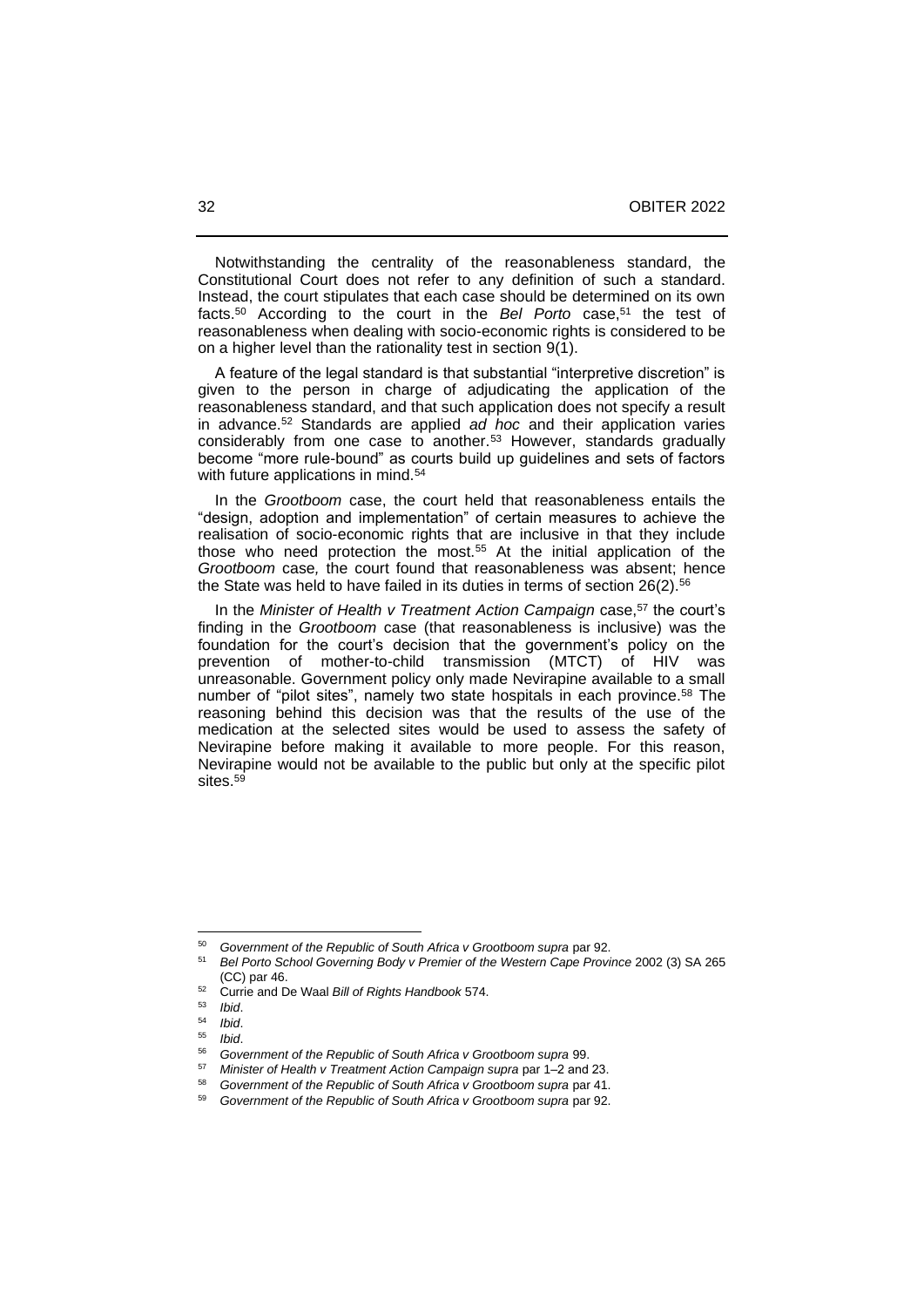### *3 1 1 Progressive realisation*

Progressive realisation means that it is accepted that socio-economic rights, including the right to health care services, cannot be attained instantly. $60$  The State is nevertheless required to work towards its goal promptly and efficiently.<sup>61</sup> The meaning of the qualification of progressive realisation was interpreted in the *Soobramoney* case<sup>62</sup> as follows:

"What is apparent from these provisions is that the obligations imposed on the State by sections 26 and 27 in regard to access to housing, health care, food, water and social security are dependent upon the resources available for such purposes, and that the corresponding rights themselves are limited by reason of the lack of resources. Given this lack of resources and the significant demands on them that have already been referred to, an unqualified obligation to meet these needs would not presently be capable of being fulfilled. This is the context within which section 27(3) must be construed."<sup>63</sup>

<sup>60</sup> These guidelines are listed in the *Government of the Republic of South Africa v Grootboom supra* par 36‒46. Also see Rautenbach and Malherbe *Constitutional Law* 386; *Government of the Republic of South Africa v Grootboom supra* par 35 and 71‒73.

<sup>&</sup>lt;sup>61</sup> Government of the Republic of South Africa v Grootboom supra 36–46. Also see Rautenbach and Malherbe *Constitutional Law* 386.

<sup>62</sup> *Soobramoney v Minister of Health, Kwazulu Natal supra* par 11. The Soobramoney case brought the issue of socio-economic rights to the Constitutional Court. The case involved the issue of access to renal dialysis in a government hospital; when provided, this is supplied at the cost of the State. Only those who meet stringent medical criteria qualify for renal dialysis. However, not all of those who require the dialysis qualify. One requirement for admission to the dialysis programme is medical eligibility for a kidney transplant. Mr Soobramoney did not satisfy the medical criteria and was therefore denied access. After an unsuccessful application to the Durban High Court, he appealed directly to the Constitutional Court, challenging the denial of access on the basis of two constitutional rights, namely the right to life in s 11 and the guarantee in s 27(3) that no person may be refused emergency medical treatment. The Constitutional Court, however, decided that his claim had to be considered under s 27(2), which sets out the State's positive duties in terms of the provision of health care services. In the court's view, the State had indeed complied with its s 27(2) constitutional duties, because the guidelines according to which access to renal dialysis is limited, are reasonable, and in the case at hand, had been applied "fairly and rationally". Mr Soobramoney's claim was therefore dismissed. A week later, he died from renal complications. The decision elucidates why the claim had to be considered under s 27(2) and not under s 27(1) or (3), the right to life or emergency medical treatment. Access to health care services is specifically dealt with in s 27, so it is not essential to see the right to health as part and parcel of the right to life as some courts (such as the Indian Supreme Court) have done. The focus should remain on s 27. The question arises as to why the courts opt to apply s 27(2) and not s 27(3). The court concluded that emergency medical treatment does not consist of chronic treatment for "an on-going state of affairs resulting from a deterioration of the applicant's renal function, which is incurable". Despite the fact that renal dialysis may be urgently needed, it is not seen as an emergency treatment. Such an analysis by the court is useful in construing why such reasoning is in fact sound. If s 27(3) had been construed in line with Mr Soobramoney's claim, the State's duty to guarantee access to health care services for everyone would have been severely compromised. Instead of the State taking realistic measures to guarantee the progressive realisation of the right to health, as described in s 27(2), the State would continually be required to supply instant access to health care services wherever and whenever such was required.

<sup>63</sup> *Soobramoney v Minister of Health, Kwazulu Natal supra* par 11.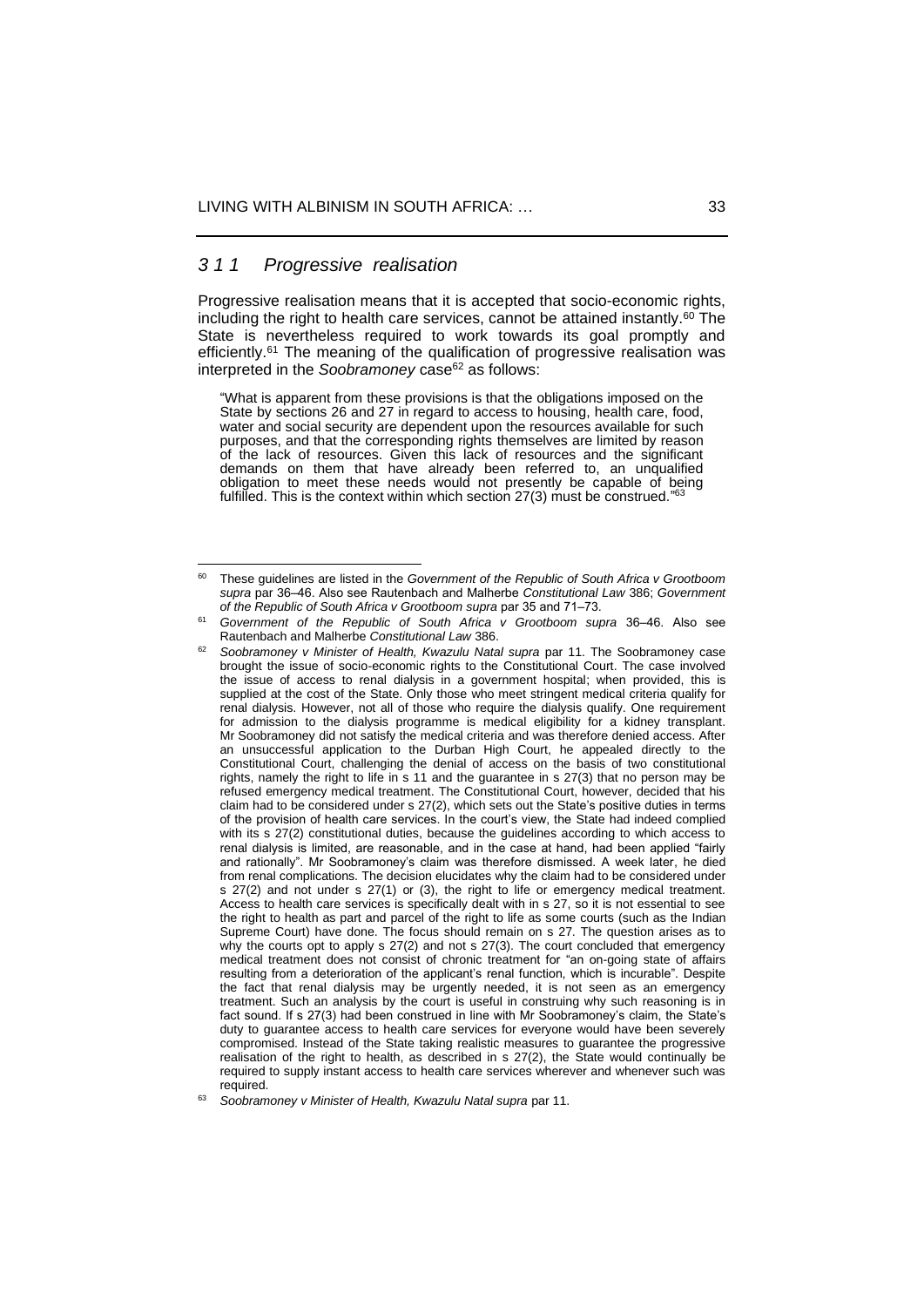The above denotes that the positive dimension of socio-economic rights is realised over a period of time.<sup>64</sup> However, the fact that the realisation of socio-economic rights occurs progressively does not prevent the State from taking those steps that are within its powers at any point in time.<sup>65</sup> The burden of proof lies with the State to prove its progress towards the realisation of the right in question.<sup>66</sup>

### *3 1 2 Within available resources*

The qualification "within available resources" suggests that both the pace at which the goal is realised and the reasonableness of the measures employed are administered through and affected by available resources.<sup>67</sup> In the absence of available resources, it is clear that the State's failure to provide any particular service will not amount to a violation of the right to health.<sup>68</sup> However, where resources are available, it would be difficult for the State to justify its failure to allocate resources to the advancement of the right to health care services.<sup>69</sup> In circumstances where adequate resources are available, the State is expected to do more to realise the right to health care services and any other socio-economic right.<sup>70</sup> This implies that a significant aspect of the "positive dimension" of socio-economic rights is that the State should satisfactorily substantiate its use of public resources to its citizens.<sup>71</sup> The Constitutional Court in the *Soobramoney* case confirmed this through its action in terms of the policy justification advanced by the Department of Health's provincial health authorities.<sup>72</sup>

<sup>64</sup> Currie and De Waal *Bill of Rights Handbook* 572.

<sup>65</sup> *Ibid*.

<sup>66</sup> Currie and De Waal *Bill of Rights Handbook* 572. Also see *Government of the Republic of South Africa v Grootboom supra* par 45 and 88, where the court states: "Nevertheless, the fact that realization over time, or in other words progressively, is foreseen under the Covenant should not be misinterpreted as depriving the obligation of all meaningful content. It is on the one hand a necessary flexibility device, reflecting the realities of the real world and the difficulties involved for any country in ensuring full realization of economic, social and cultural rights. On the other hand, the phrase must be read in the light of the overall objective, indeed the raison d'être, of the Covenant which is to establish clear obligations for State parties in respect of the full realization of the rights in question. It thus imposes an obligation to move as expeditiously and effectively as possible towards that goal. Moreover, any deliberately retrogressive measures in that regard would require the most careful consideration and would need to be fully justified by reference to the totality of the rights provided for in the Covenant and in the context of the full use of the maximum available resources." (The Covenant referred to is UNGA International Covenant on Economic, Social and Cultural Rights 999 UNTS 3 (1966). Adopted 16/12/1966; EIF 03/01/1976.)

<sup>&</sup>lt;sup>67</sup> Government of the Republic of South Africa v Grootboom supra 71–73. Also see Rautenbach and Malherbe *Constitutional Law* 386; and Currie and De Waal *Bill of Rights Handbook* 390.

<sup>68</sup> Gabru "Some Comments on Water Rights in South Africa" 2005 8(1) *Potchefstroom Electronic Law Journal* 1 9.

<sup>69</sup> Gabru 2005 *PELJ* 10.

<sup>70</sup> *Ibid*.

<sup>71</sup> Currie and De Waal *Bill of Rights Handbook* 572.

<sup>72</sup> *Soobramoney v Minister of Health, Kwazulu Natal supra* 24‒25 29, 24 reads: "At present the Department of Health in KwaZulu-Natal does not have sufficient funds to cover the cost of the services which are being provided to the public. In 1996–1997 it overspent its budget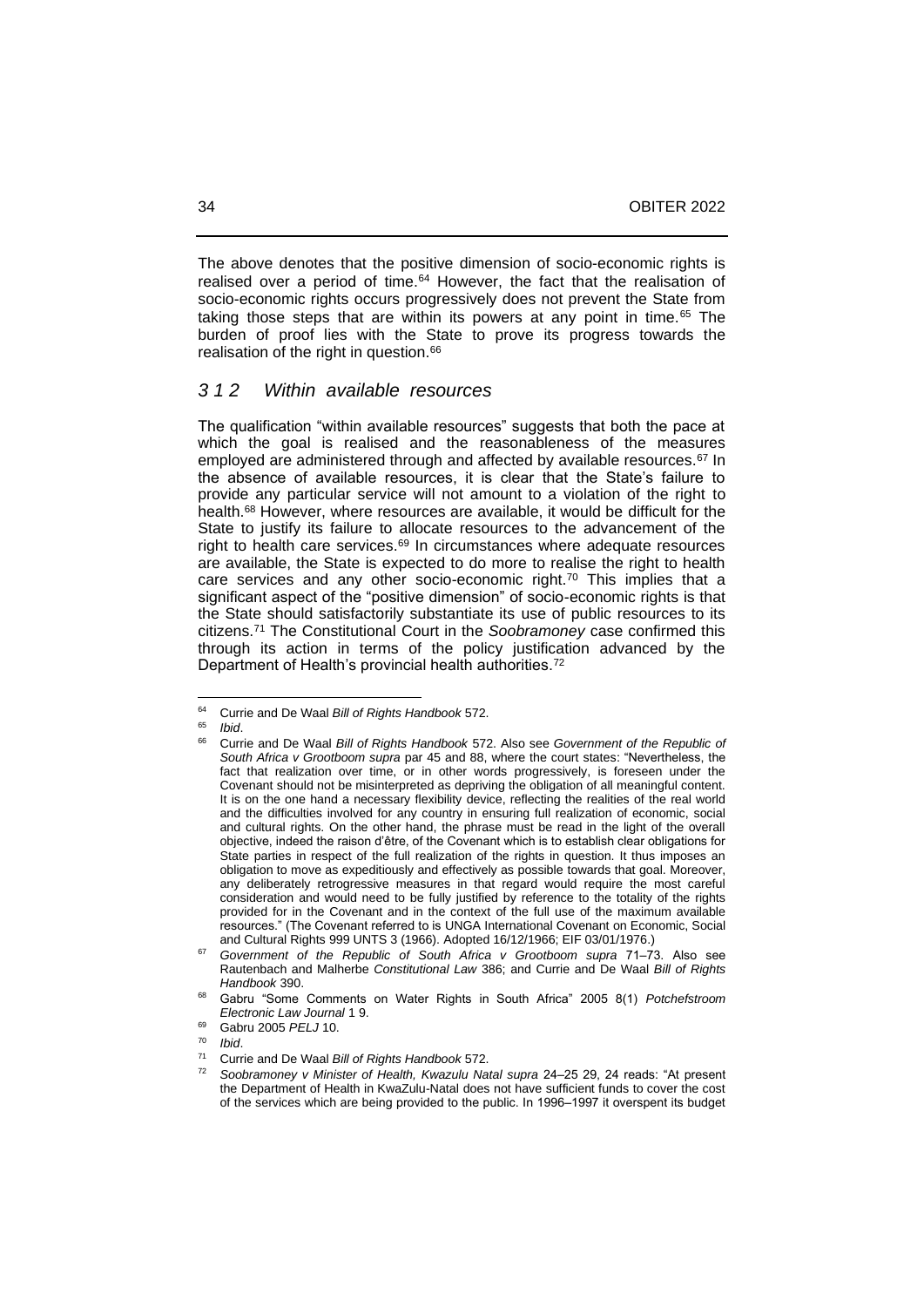The "available resources" qualification is also employed in the International Covenant on Economic, Social and Cultural Rights, and it refers to the discretion that an instrument of the State has in its selection of means for the realisation of socio-economic rights.<sup>73</sup> In particular, a shortage of resources does not reduce the State's duty to realise its "core minimum obligations".<sup>74</sup> Even when resources are scarce, the obligation still resides with the State to ensure fulfilment of the relevant socio-economic rights.<sup>75</sup>

 In the *Grootboom* case,<sup>76</sup> the Constitutional Court rejected the call to set a minimum obligation guideline specifically in respect of the right to housing, finding instead that the real question in terms of our Constitution is whether the measures taken by the State to realise the right afforded by section 26 are reasonable.

 The court stated that there may be circumstances in which it is possible to consider a core minimum obligation in determining the reasonableness of measures taken by the State.<sup>77</sup> This however cannot be done in the absence of adequate information to determine the minimum core duty in a given situation.<sup>78</sup>

by R152 million, and in the current year it is anticipated that the overspending will be R700 million rand unless a serious cutback is made in the services which it provides. The renal unit at the Addington Hospital has to serve the whole of KwaZulu-Natal and also takes patients from parts of the Eastern Cape. There are many more patients suffering from chronic renal failure than there are dialysis machines to treat such patients. This is a nationwide problem and resources are stretched in all renal clinics throughout the land. Guidelines have therefore been established to assist the persons working in these clinics to make the agonising choices which have to be made in deciding who should receive treatment, and who not. These guidelines were applied in the present case." Par 25, in addition, reads: "By using the available dialysis machines in accordance with the guidelines more patients are benefited than would be the case if they were used to keep alive persons with chronic renal failure, and the outcome of the treatment is also likely to be more beneficial because it is directed to curing patients, and not simply to maintaining them in a chronically ill condition. It has not been suggested that these guidelines are unreasonable or that they were not applied fairly and rationally when the decision was taken by the Addington Hospital that the appellant did not qualify for dialysis." Par 29, furthermore, states: "The provincial administration which is responsible for health services in KwaZulu-Natal has to make decisions about the funding that should be made available for health care and how such funds should be spent. These choices involve difficult decisions to be taken at the political level in fixing the health budget, and at the functional level in deciding upon the priorities to be met. A court will be slow to interfere with rational decisions taken in good faith by the political organs and medical authorities whose responsibility it is to deal with such matters."

Article 2 of the International Covenant on Economic, Social and Cultural Rights reads as follows: "1. Each State Party to the present Covenant undertakes to take steps, individually and through international assistance and co-operation, especially economic and technical, to the maximum of its available resources, with a view to achieving progressively the full realization of the rights recognized in the present Covenant by all appropriate means, including particularly the adoption of legislative measures."

<sup>74</sup> Par 10 of CESCR General Comment No 3 on the Nature of State Parties' Obligations (Art 2 Par 1 of the Covenant) E/1991/23 (1990). Adopted: 14/12/ 1990.

<sup>75</sup> Gabru 2005 *Potchefstroom Electronic Law Journal* 11.

<sup>76</sup> *Government of the Republic of South Africa v Grootboom supra* 14.

<sup>&</sup>lt;sup>77</sup> Government of the Republic of South Africa v Grootboom supra 33.

<sup>78</sup> *Ibid*.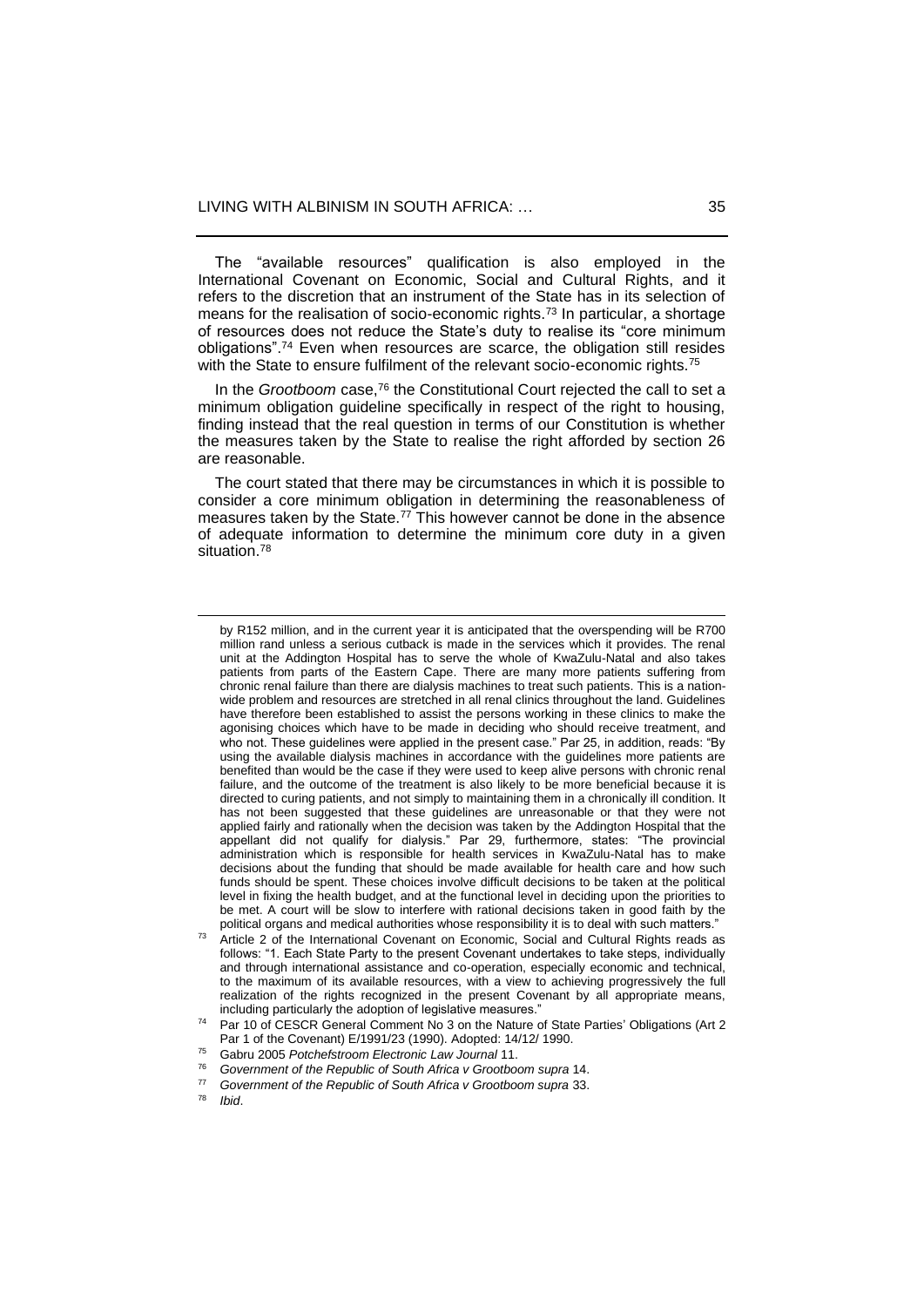In the case of the *Minister of Health v Treatment Action Campaign*, <sup>79</sup> the court was again advised to establish a core minimum content for the right to health care services. The court rejected the argument that it only had the power to issue a declaratory order and further argued that where an infringement of any right has occurred, including a violation of a socioeconomic right, a court is under an obligation to make sure that efficient relief is established.<sup>80</sup> In implementing section 27, the State is obliged to take reasonable measures progressively, and it is the court's duty to ensure that this occurs.<sup>81</sup>

## **3 2 How the principle of freedom from discrimination relates to health**

Within the public at large, vulnerable and marginalised people are often burdened with a range of health problems.<sup>82</sup> Unfair discrimination not only violates basic human rights in general, but is often found to have a direct impact on a person's health status. $83$  The proscription of discrimination does not mean that differentiation should not be recognised, only that the failure to treat equal cases equally ought to be based on an objective and rational standard aimed at correcting disparities within society.<sup>84</sup>

<sup>79</sup> *Minister of Health v Treatment Action Campaign supra* 26.

 $\frac{80}{81}$  *Ibid* 

<sup>81</sup> *Ibid*.

<sup>82</sup> Durojaye "Realising Equality in Access to HIV Treatment for Vulnerable and Marginalised Groups in Africa" 2012 15(1) *Potchefstroom Electronic Law Journal* 214 218.

<sup>83</sup> Durojaye 2012 *PELJ* 214. The Preamble and art 1 of the Convention on the Rights of Persons With Disabilities (UNGA (2007) A/RES/61/106. Adopted: 24/01/2007) affirms the social construction of disability by stating that the definition of disability ought to be advanced from the social perspectives that generate attitudinal and physical barriers preventing persons with disabilities from effectively contributing to society, and not from the viewpoint of the supposed medical condition of such individuals. The Convention looks beyond the question of "access to the physical environment" and tackles concerns of equality and the elimination of legal, social and attitudinal obstructions to the involvement of people with disabilities. In other words, the social approach to disability shifts the focus from individuals and their physical or mental deficits to the manner in which society embraces or rejects them. Instead of disability being seen as unavoidable, it is viewed as a product of social arrangements that can be reduced or perhaps even eliminated. The Convention accepts that impairment and the environment interact to produce the experience of disability when people with impairments cannot participate in society on an equal basis. This more inclusive understanding of disability offers a more realistic framework for addressing the common loss suffered by persons living with albinism. Because persons living with albinism have a lifelong physical impairment, they are continuously required to navigate circumstances arising from their distinctiveness. The social model advances disability rights by removing obstructions in society. Signatories to the Convention on the Rights of Persons with Disabilities are mandated to observe the provisions of the Convention by using them to drive domestic law and policy reforms. Among other things, the Convention requires that states undertake to adopt immediate, effective and appropriate measures: to combat stereotypes, prejudices and harmful practices relating to persons with disabilities, including those based on sex and age, in all areas of life.

<sup>84</sup> Macklem *Indigenous Indifference and the Constitution of Canada* (2001) 1 212; Van Reenen "Equality, Discrimination and Affirmative Action: An Analysis of Section 9 of the Constitution of the Republic of South Africa" 1997 12 *SA Public Law* 151 153.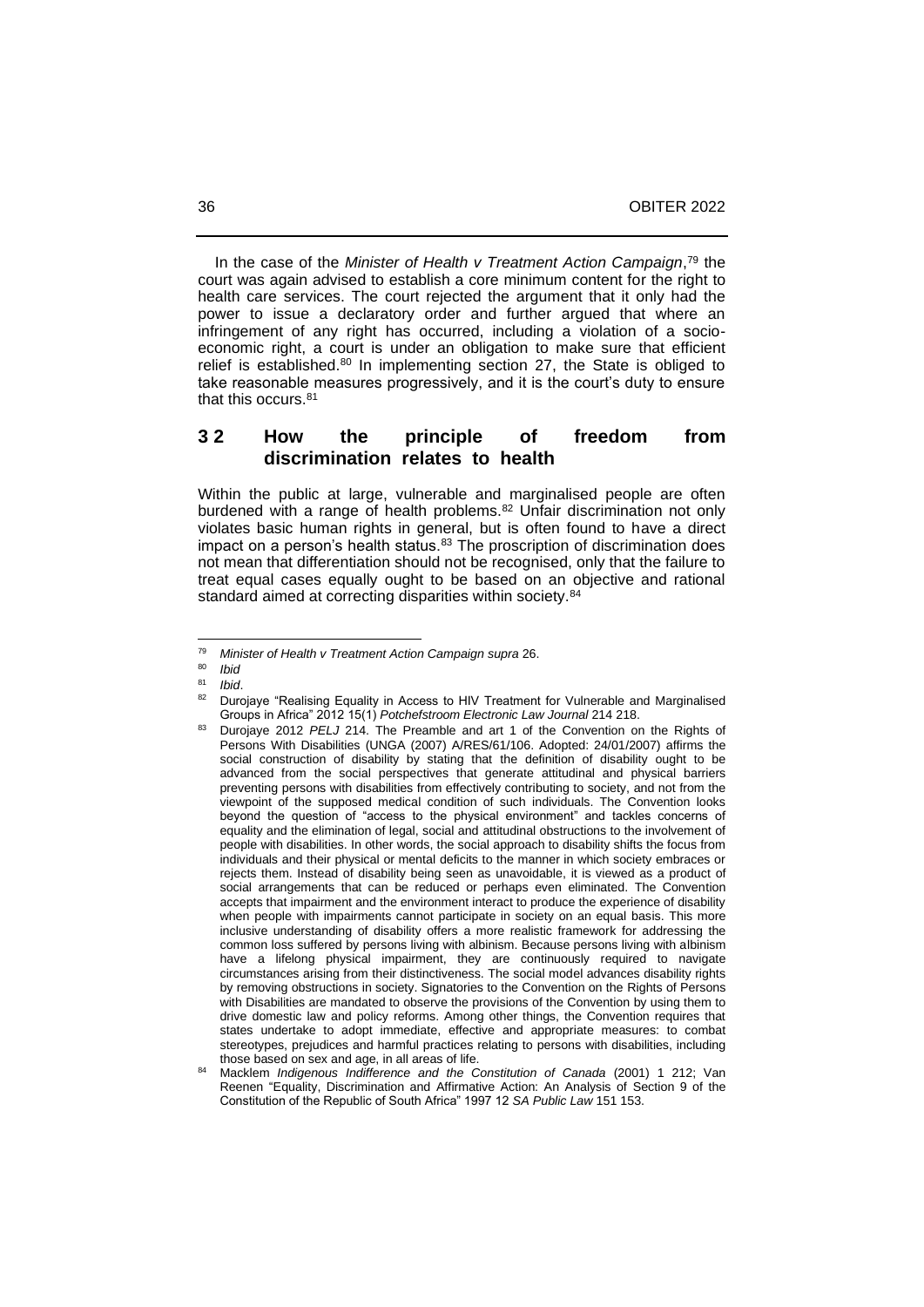With respect to health and health care, the foundation for nondiscrimination has been developed and can be summarised as prohibiting

"any discrimination in access to health care and the underlying determinants of health, as well as to means and entitlements for their procurement, on the grounds of race, colour, sex, language, religion, political or other opinion, national or social origin, property, birth, physical or mental stability, health status (including HIV/AIDS), sexual orientation, civil, political, social or other status, which has the purpose of nullifying the equal satisfaction or exercise of the right to health." 85

The question of whether persons with albinism are adequately protected in the present South African legal framework is explored next.

## **3 3 The right to health care services in the context of albinism**

Owing to an absence of melanin in their skin, persons living with albinism are prone to a number of lifelong physical health problems – in particular, skin damage caused by sensitivity to the ultraviolet rays of the sun, and visual impairment. As seen from the previous discussion, skin cancer is common among persons living with albinism. Regular visits to a dermatologist for skin check-ups are imperative. It is equally important to have skilled eye assessments and examinations from a very young age.

 Several governments have failed to guarantee "access and affordability" of essential items and services.<sup>86</sup> In South Africa, interviews with and campaigns led by the Chairperson of the Albinism Society of South Africa<sup>87</sup>

Art 12(18) of the CESCR General Comment No 14 on the Right to the Highest Attainable Standard of Health (Art 12) E/C.12/2000/4 (11 August 2000).

<sup>86</sup> Thuku "Myths, Discrimination, and the Call for Special Rights for Persons Living with Albinism in Sub-Saharan Africa" 2011 *Amnesty International Editorial Review on Special Programme on Africa* 1 11. Thuku writes within the sub-Saharan context. Despite mentioning that several governments have failed to guarantee "access and affordability" in terms of essential items, the author does not list examples of such countries. The current study presents South Africa as an example. An investigation into other countries cites Zimbabwe as an example, where the implementation of effective health interventions to meet the health needs of people with albinism remains a challenge due to the current economic and political situation. See Taylor and Lund "Experiences of a Feasibility Study of Children with Albinism in Zimbabwe: A Discussion Paper" 2008 45(8) *International Journal of Nursing Studies* 1247. Somalia is yet another example where prolonged conflict and the challenges stemming from the lack of a strong central government affect its population and generate barriers to socio-economic progress. This has major implications for the most vulnerable members of society, including people with albinism. No organisation or government has tried to support people with albinism in Somalia and they do not have access to health care – see Mohamud "What Do You Know about Persons with Albinism in Somalia" (2014) http://aphad.org/maxaad-kala-socotaa-xaalka-dadka-albinoga-ah-eesoomaaliyeed/ (accessed 2020-06-13) 1. In a report on albinism compiled by the United Nations Office of the High Commissioner for Human Rights, it is evident that people with albinism in Burundi require government-sponsored specialised medical care – see United Nations Office of the High Commissioner for Human Rights "Situation of People Living with Albinism in Burundi" (2016) [www.ohchr.org/.../albinism/situation\\_of\\_people\\_living\\_with\\_](http://www.ohchr.org/.../albinism/situation_of_people_living_with_%20albinism_in_burundi-)  [albinism\\_in\\_burundi-in](http://www.ohchr.org/.../albinism/situation_of_people_living_with_%20albinism_in_burundi-)puts\_from\_binuca.docx (accessed 2020-06-13) 4.

<sup>87</sup> Fazel "Albinos' Lonely Call for Recognition" (2012) [http://mg.co.za/article/2012-05-17](http://mg.co.za/article/2012-05-17-) albinos-lonely-call-for-recognition (accessed 2020-06-13) 1.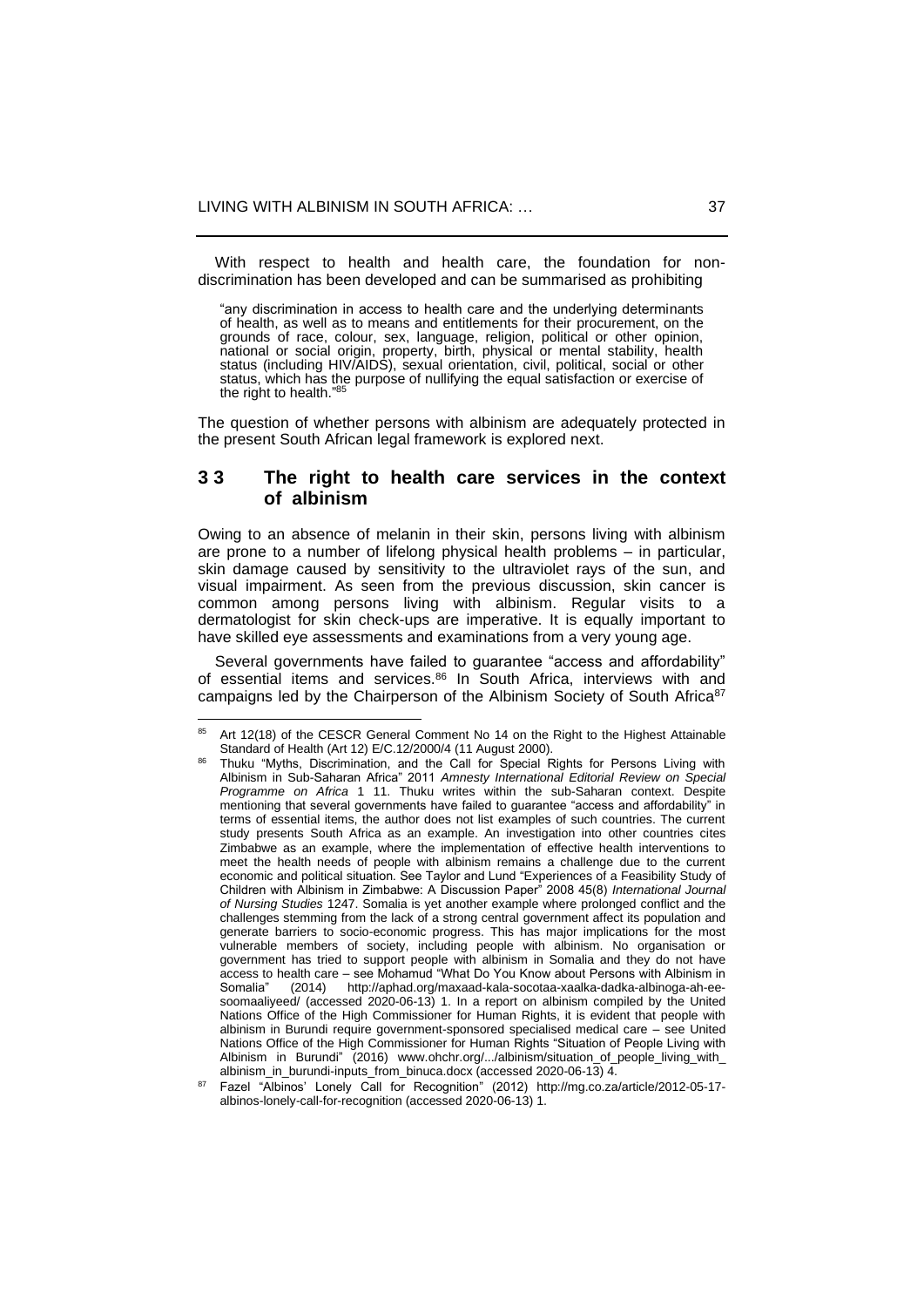have revealed that the national health system has failed adequately to consider and take into account the health needs of PWA. The failure of the government to take into account the health concerns of this vulnerable group is perhaps due to the fact that albinism is not viewed as an actual health concern in South Africa because the condition is surrounded by so many myths, stereotypes and false notions.

 The connection between albinism, sunlight and skin cancer, and the extreme importance of a prevention programme in this regard, has been explained above. Currently, the government does not provide PWA with protective sunscreen lotion. Very few PWA have access to sunglasses with a high UV protection screen to relieve light sensitivity, or to preventative services such as dermatological skin checks, eye checks and eye corrections. As mentioned earlier on, the vulnerability of PWA means that they need specific types of health protection, including visual aids, eye surgery, regular skin cancer check-ups and sunglasses offering high UV protection. Government has failed to take into account the health concerns of PWA, despite the submission of several petitions in this regard.<sup>88</sup>

 The recognition of the right of access to health care services in the South African Constitution<sup>89</sup> affords PWA the right to challenge the government's failure to provide skin protection for the prevention of skin cancer, or sunglasses and low vision aids. Under the South African Constitution, the right of access to health care services is a fundamental human right and this right applies equally to all persons, including those living with albinism. Where resources are available, PWA ought to be provided with sunscreen at no cost and in cases where the government does not have the resources to do so, it should subsidise the provision of sunscreen, sunglasses and low vision aids for PWA.

 Drawing from the clinical discussion above, if not assisted, PWA face a shortened life span. It is therefore submitted that the State has a specific duty towards this very unique and vulnerable group in society. Resources should be progressively made available to address the needs of PWA.

 As acknowledged by the Cancer Association of South Africa (CANSA), many PWA face the highest risk of developing skin cancer but are unaware of the health hazards associated with their condition, especially those living

<sup>88</sup> Mazibuko, the founder of the Albinism Society of South Africa, has been an advocate for the needs of persons living with albinism and has pushed the South African government and medical aid firms to subsidise sunscreen lotions and eye care for people with albinism since the Albinism Society of South Africa was founded in 1991. See IRIN News "Southern Africa: Too White to be Black: The Challenge of Albinism" (2016) [http://www.irinnews.org/](http://www.irinnews.org/Report/58169/southern-africa-too-white-to-be-black-the-) [Report/58169/southern-africa-too-white-to-be-black-the-c](http://www.irinnews.org/Report/58169/southern-africa-too-white-to-be-black-the-)hallenge-of-albinism (accessed 2020-01-05) 1, where Mazibuko talks about her concerns regarding the accessibility as well as affordability of sunscreen lotion and the government's failure to provide this to persons living with albinism. Also see Mecaomere "Public-To-Learn-About-Albinism" (2011) <http://www.sowetanlive.co.za/news/2011/09/02/public-to-learn-about-albinism> 2020-01-05) 1.

<sup>89</sup> S 27(1) of the Constitution of 1996 provides as follows: "Everyone has the right to have access to– (a) health care services, including reproductive health care; (b) sufficient food and water; and (c) social security, including, if they are unable to support themselves and their dependants, appropriate social assistance."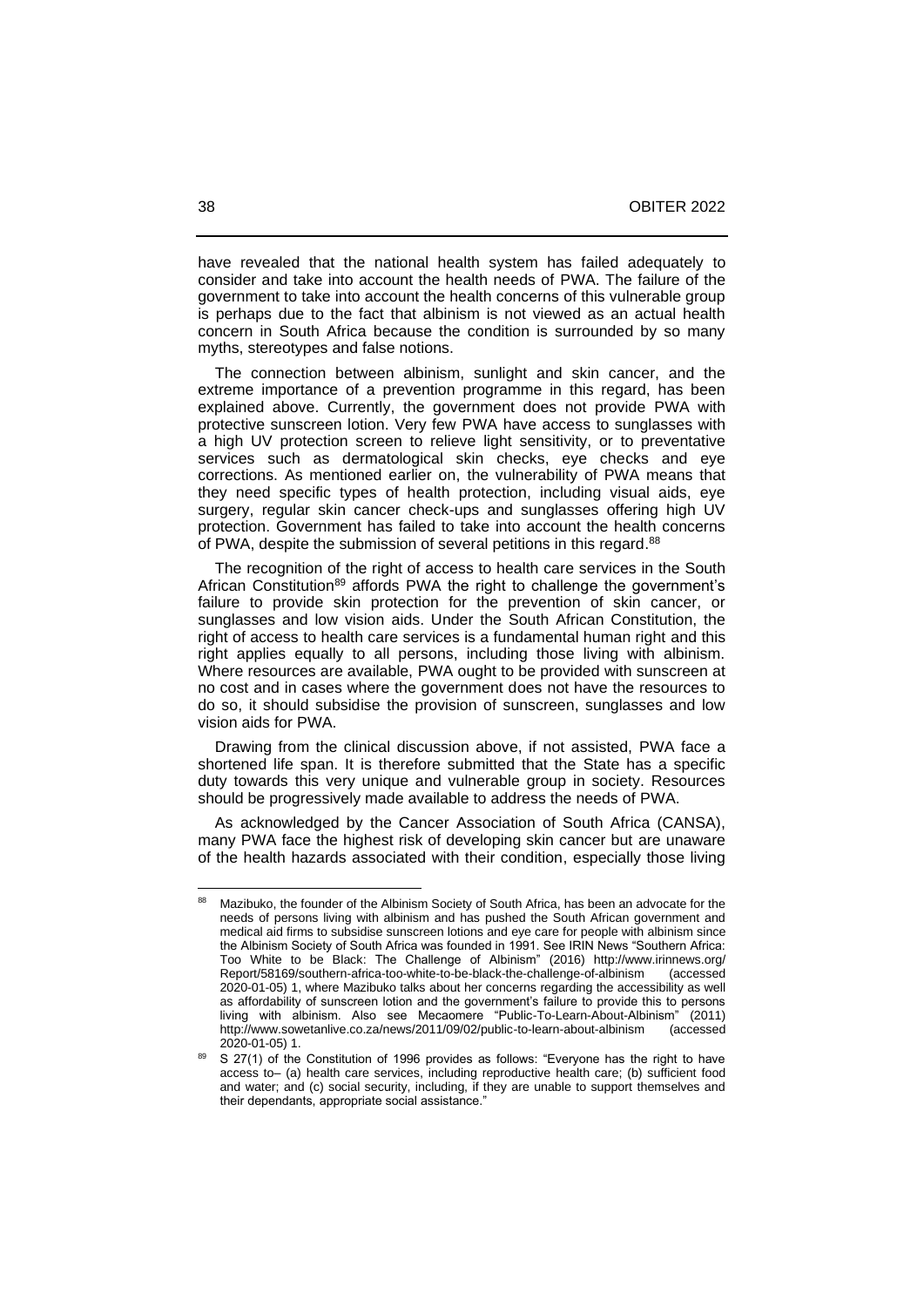in rural areas of South Africa. It is therefore imperative that the government also introduce health education programmes aimed at educating PWA about the health risks associated with their condition. An awareness of the causes of albinism and the measures that can be taken to prevent skin cancer, for example, will certainly enhance the health of PWA and reduce the risk of complications associated with the condition. Not only are basic health awareness education programmes for PWA crucial, but programmes to educate people on clinical aspects of albinism will undeniably influence the way in which society perceives persons affected by this condition. These programmes could begin by targeting schools and hospitals.

 Depending on the availability of resources, public health programmes, such as open days to educate the public on albinism, are another possibility. The Albinism Society of South Africa has been active in this regard.<sup>90</sup> The month of September has been dedicated to albinism awareness.<sup>91</sup>

 Such programmes may assist in dispelling myths such as that sex with a young woman with albinism may cure HIV/AIDS. This is a myth that perpetuates gender-based violence towards vulnerable young women. Lack of knowledge about albinism affects the position of young women with albinism who live in fear of being raped and of the danger of becoming infected with HIV.

 Public health programmes need to take into account the diverse challenges facing PWA. At present, there are some programmes ready to deal with the health concerns of PWA in certain parts of Africa.<sup>92</sup> For example, the Regional Dermatological Training Centre (RDTC) in Moshi, Tanzania, runs a mobile skin care clinic where a doctor and nurse frequently visit villages to ensure that the skin of people living with albinism is protected against radiation and to educate them on the relevant measures to protect themselves from the sun.<sup>93</sup> South Africa does not have such a facility specifically catering for people with albinism, but the Cancer Association of South Africa (CANSA) has a few Mobile Health Clinics for the general public, which travel to all provinces in South Africa in a bid to reach those without access to cancer screening.<sup>94</sup>

 Counselling and trauma centres for this specific segment of society should be established in order to assist PWA who have escaped murder or fallen victim to assault, discrimination, rape, amputation of limbs and cancer, to mention but a few of the challenges they face. 95

<sup>90</sup> The Albinism Society of South Africa "Albinism" (2015) <http://www.albinism.org.za/> (accessed 2020-06-13) 1.

<sup>91</sup> Albinism Society of South Africa (2014) <http://www.gov.za/albinism-awareness-month-2014> (accessed 2020-06-13) 1.

 $92$  Hong "Albinism in Africa as a Public Health Issue" 2006 6(212) BMC Public Health 1 6. <sup>93</sup> *Ibid*.

<sup>94</sup> Cancer Association of South Africa "Advocacy Knowledge into Action" (2014) <http://www.cansa.org.za/files/2014/10/CANSA-Annual-Report-2013-to-2014-Part-2.pdf> (accessed 2020-06-13) 1.

<sup>95</sup> Thuku 2011 *Amnesty International Editorial Review on Special Programme on Africa* 17.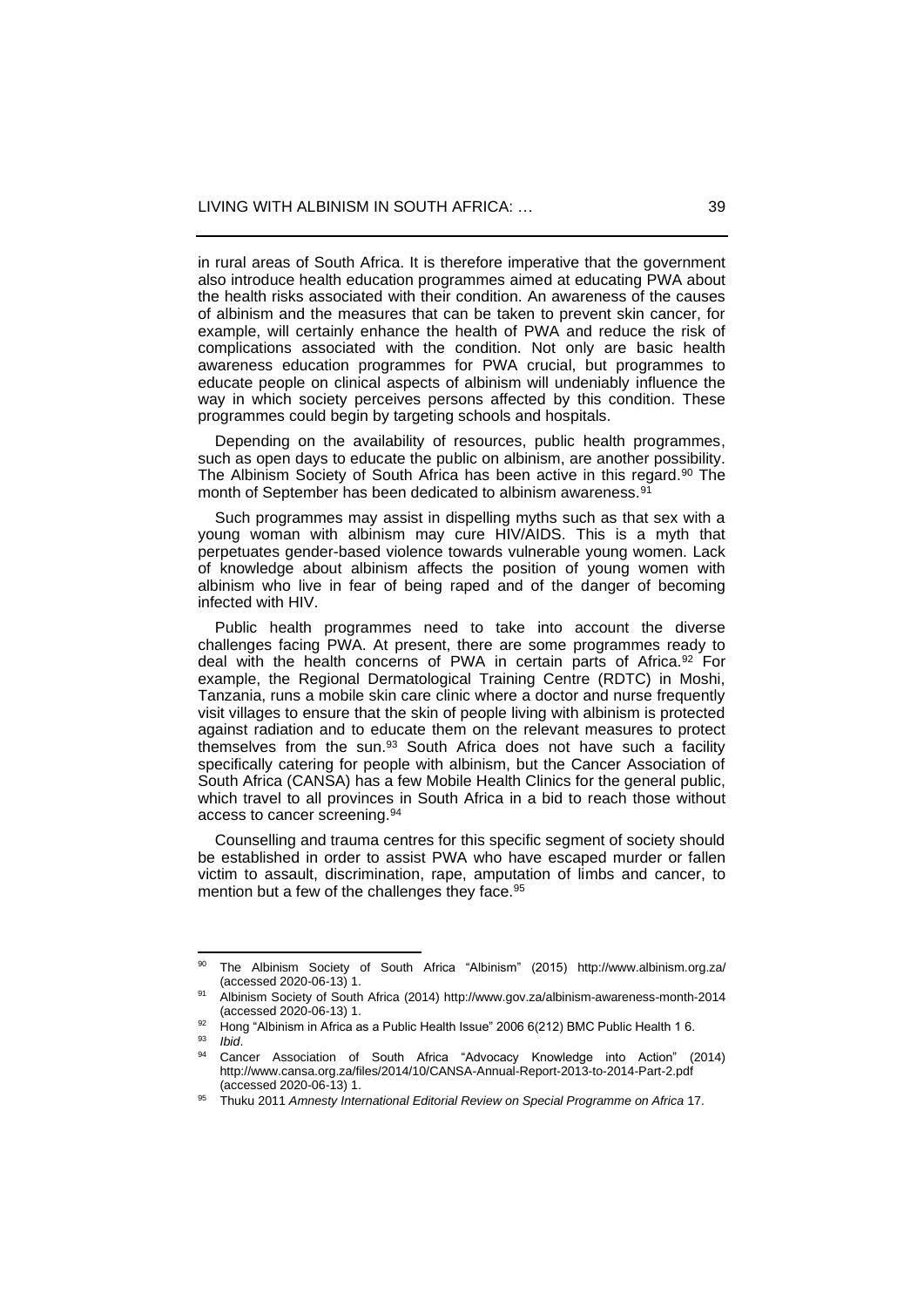Discrimination against PWA impedes their right of access to health care services, and the government should adopt a comprehensive approach to ensuring that health care services specifically cater for the unique needs of this group of people. In the *Grootboom* case, the court held that reasonableness entails the "design, adoption and implementation" of certain measures to achieve the realisation of socio-economic rights that are inclusive. These measures should specifically include those in dire need of protection.<sup>96</sup>

 South Africa signed the International Covenant on Economic, Social and Cultural Rights in 1994, and ratified this important international covenant in January 2015.97 The eventual ratification of this Covenant was a timely tribute to former President Nelson Mandela, who originally signed the International Covenant on Economic, Social and Cultural Rights on his first visit to the United Nations in New York in 1994; ratification was a courageous step, demonstrating South Africa's intention to join the rest of the world in upholding socio-economic rights.<sup>98</sup> The resolution to ratify the International Covenant on Economic, Social and Cultural Rights is commendable as it ensures that South Africa is finally able to honour its international duties and to consolidate its commitment to alleviate poverty and guarantee social justice for everyone.<sup>99</sup>

 The International Covenant on Economic, Social and Cultural Rights affords the most comprehensive provisions in terms of the right to the enjoyment of the highest attainable standard of health.<sup>100</sup> Advocacy for the highest possible attainable standard of health of vulnerable members of society entails recognising the obstacles that stand in the way of good health care for vulnerable and disadvantaged persons.<sup>101</sup>

 The Covenant recognises the health needs of the vulnerable and defenceless members of society and recommends steps that signatory states have to take in order to achieve health care goals.<sup>102</sup> This naturally

<sup>96</sup> *Government of the Republic of South Africa v Grootboom supra* 54.

<sup>97</sup> South African Human Rights Commission "SAHRC Welcomes Government's Decision to Ratify the International Covenant on Economic, Social and Cultural Rights (ICESCR)" <http://www.sahrc.org.za/home/index.php?ipkArticleID=318> (accessed 2020-06-13) 1.

<sup>98</sup> South African Human Rights Commission [http://www.sahrc.org.za/home/](http://www.sahrc.org.za/home/%20index.php?ipkArticleID=318)  [index.php?ipkArticleID=318](http://www.sahrc.org.za/home/%20index.php?ipkArticleID=318) 1.

<sup>99</sup> South African Human Rights Commission [http://www.sahrc.org.za/home/](http://www.sahrc.org.za/home/%20index.php?ipkArticleID=318)  [index.php?ipkArticleID=318](http://www.sahrc.org.za/home/%20index.php?ipkArticleID=318) 1.

<sup>100</sup> Art 12(1) of the International Covenant on Economic, Social and Cultural Rights reads as follows:

<sup>&</sup>quot;1. The States Parties to the present Covenant recognize the right of everyone to the enjoyment of the highest attainable standard of physical and mental health."

<sup>101</sup> Chatrejee and Sheoran *Vulnerable Groups in India, Centre for Enquiry into Health and Allied Themes* (2007) 25.

<sup>102</sup> Art 12(2) of the International Covenant on Economic, Social and Cultural Rights reads as follows:

<sup>&</sup>quot;2. The steps to be taken by the States Parties to the present Covenant to achieve the full realization of this right shall include those necessary for:

<sup>(</sup>a) The provision for the reduction of the still birth-rate and of infant mortality and for the healthy development of the child;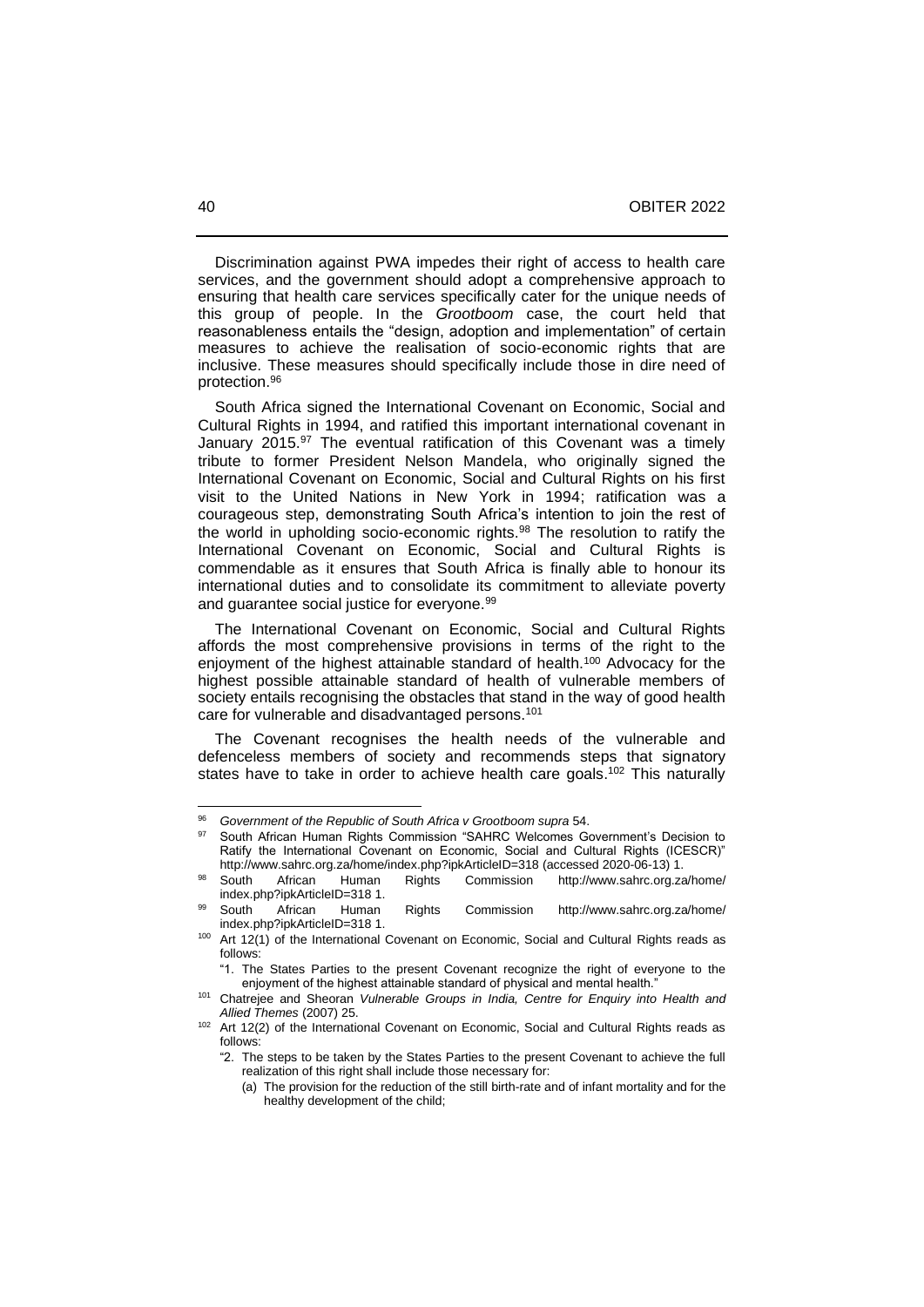has implications for the health of the general population, as well as that of particular vulnerable groups, including PWA.<sup>103</sup>

 In 1990, the African Charter on the Rights and Welfare of the Child (ACRWC) was adopted by the Organisation of the African Union (OAU).<sup>104</sup> Just like the United Nations Convention on the Rights of the Child, the ACRWC is a comprehensive document stating the human rights, global principles and standards applicable to the status of children.<sup>105</sup> The ACRWC was initiated for the reason that the member states of the OAU, now known as the African Union (AU), alleged that the Convention on the Rights of the Child overlooked vital socio-cultural and economic issues specific to Africa.<sup>106</sup>

 According to the ACRWC, a child is a human being below the age of 18 years.<sup>107</sup> The Charter acknowledges the child's distinctive and honoured position in African society and that children require protection against abuse and must be granted special care.<sup>108</sup>

 African children are notoriously exposed to various forms of maltreatment and deprivation such as economic and sexual abuse, gender discrimination within the educational system, the health care system and involvement in armed conflict. <sup>109</sup> Additional issues affecting African children include child

- (b) The improvement of all aspects of environmental and industrial hygiene;
- (c) The prevention, treatment and control of epidemic, endemic, occupational and other diseases;
- (d) The creation of conditions which would assure to all medical service and medical attention in the event of sickness."
- <sup>103</sup> Chatrejee and Sheoran *Vulnerable Groups in India, Centre for Enquiry into Health and Allied Themes* 25.
- OAU African Charter on the Rights and Welfare of the Child CAB/LEG/24.9/49 (1990). Adopted: 11/07/1990; EIF: 29/11/1999.
- 105 United Nations Children's Emergency Fund "The African Charter on the Rights and Welfare of the Child" [http://www.unicef.org/esaro/children\\_youth\\_5930.html](http://www.unicef.org/esaro/children_youth_5930.html) (accessed 2015-10-10) 1.
- 106 Ekundayo "Does the African Charter on the Rights and Welfare of the Child (ACRWC) only Underlines and Repeats the Convention on the Rights of the Child (CRC)'s Provisions?: Examining the Similarities and the Differences between the ACRWC and the CRC" 2015 5(7) 1 *International Journal of Humanities and Social Sciences* 143 143.

- "Definition of a Child: For the purposes of this Charter, a child means every human being below the age of 18 years."
- <sup>108</sup> Ekundayo (2015 *International Journal of Humanities and Social Sciences* 147) writes: "One of the reasons for having an Africa Children's Charter was the feeling that Africa had been underrepresented during the drafting process of the CRC (only Algeria, Morocco, Senegal and Egypt participated meaningfully in the drafting process). A second reason was the thinking that Africa needed to have a charter for children which reflected the specifics of the African context."
- 109 The Preamble of the ACRWC reads as follows:

"The African Member States of the Organization of African Unity, Parties to the present Charter entitled 'African Charter on the Rights and Welfare of the Child', CONSIDERING that the Charter of the Organization of African Unity recognizes the paramountcy of Human Rights and the African Charter on Human and People's Rights proclaimed and agreed that everyone is entitled to all the rights and freedoms recognized and guaranteed therein, without distinction of any kind such as race, ethnic group, colour, sex, language, religion, political or any other opinion, national and social origin, fortune, birth or other status,

<sup>107</sup> Art 2 of the ACRWC reads as follows: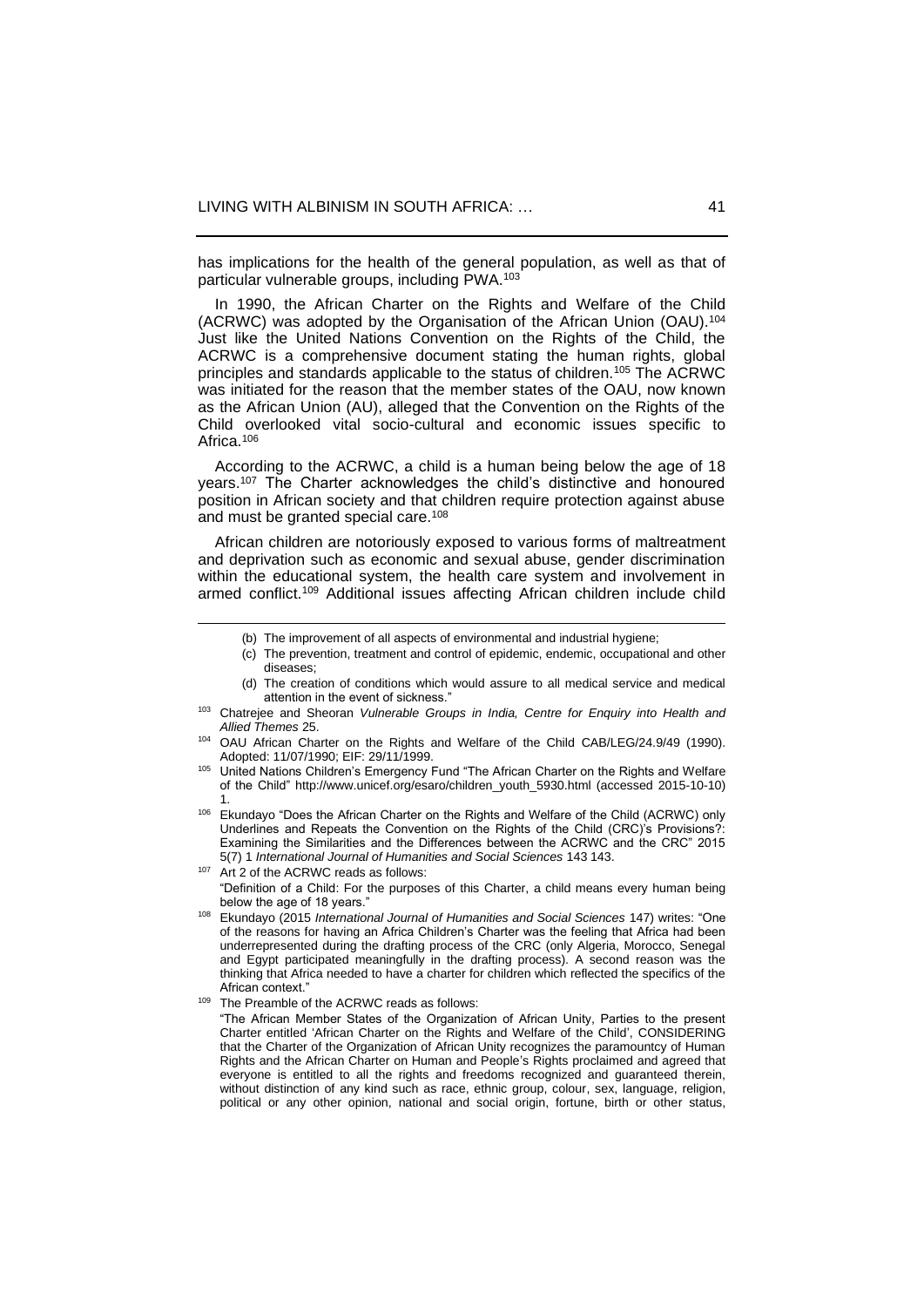prostitution, migration, early marriages, child-headed households, street children and extreme poverty.<sup>110</sup>

 Earlier, this article addressed briefly how persons with albinism, including children with albinism, are victims of violence in the form of sexual exploitation, murder and being targeted for their body parts. An escalating number of children do not attend school or medical check-ups for fear of violence and discrimination. The ACRWC is an important instrument for the protection of the rights of children with albinism, as it emphasises the protection of children from violence, discrimination, ill-treatment, and negative social and cultural practices, including all forms of exploitation or sexual abuse and the kidnapping of and trafficking in children.

110 See the Preamble of the ACRWC. Art 27 of the Charter reads as follows:

Sexual Exploitation

- "1. States Parties to the present Charter shall undertake to protect the child from all forms of sexual exploitation and sexual abuse and shall in particular take measures to prevent:
	- (a) the inducement, coercion or encouragement of a child to engage in any sexual activity;
	- (b) the use of children in prostitution or other sexual practices;
	- (c) the use of children in pornographic activities, performances and materials."

Art 27 of the Charter reads as follows:

Protection against Harmful Social and Cultural Practices

- "1. States Parties to the present Charter shall take all appropriate measures to eliminate harmful social and cultural practices affecting the welfare, dignity, normal growth and development of the child and in particular:
	- (a) those customs and practices prejudicial to the health or life of the child; and
	- (b) those customs and practices discriminatory to the child on the grounds of sex or other status.
- 2. Child marriage and the betrothal of girls and boys shall be prohibited and effective action, including legislation, shall be taken to specify the minimum age of marriage to be 18 years and make registration of all marriages in an official registry compulsory."

RECALLING the Declaration on the Rights and Welfare of the African Child (AHG/ST.4 Rev.l) adopted by the Assembly of Heads of State and Government of the Organization of African Unity, at its Sixteenth Ordinary Session in Monrovia, Liberia from 17 to 20 July 1979, recognized the need to take appropriate measures to promote and protect the rights and welfare of the African Child, NOTING WITH CONCERN that the situation of most African children, remains critical due to the unique factors of their socio-economic, cultural, traditional and developmental circumstances, natural disasters, armed conflicts, exploitation and hunger, and on account of the child's physical and mental immaturity he/she needs special safeguards and care, RECOGNIZING that the child occupies a unique and privileged position in the African society and that for the full and harmonious development of his personality. the child should grow up in a family environment in an atmosphere of happiness, love and understanding, RECOGNIZING that the child, due to the needs of his physical and mental development requires particular care with regard to health, physical, mental, moral and social development, and requires legal protection in conditions of freedom, dignity and security, TAKING INTO CONSIDERATION the virtues of their cultural heritage, historical background and the values of the African civilization which should inspire and characterize their reflection on the concept of the rights and welfare of the child, CONSIDERING that the promotion and protection of the rights and welfare of the child also implies the performance of duties on the part of everyone, REAFFIRMING ADHERENCE to the principles of the rights and welfare of the child contained in the declaration, conventions and other instruments of the Organization of African Unity and in the United Nations and in particular the United Nations Convention on the Rights of the Child; and the OAU Heads of State and Government's Declaration on the Rights and Welfare of the African Child."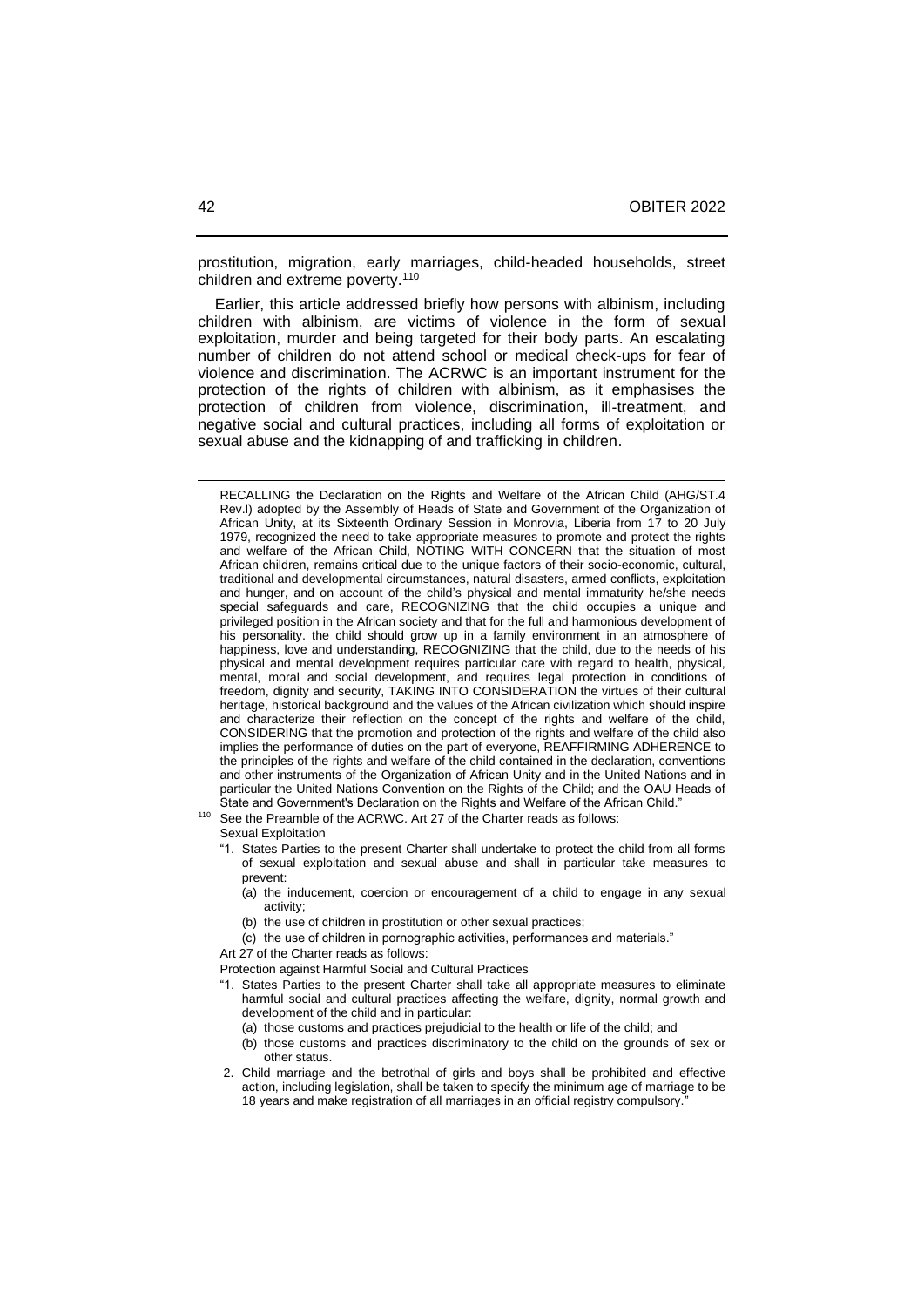Article 14 of the ACRWC states that every child has the right to enjoy the best attainable state of physical, mental and spiritual health. This includes the provision of nutritious food and safe drinking water, as well as adequate health care. Children with albinism's right to health is infringed when they are attacked physically and when they endure mental torture because of the consequences of the fear they undergo following an actual attack or an anticipated attack, as their safety is always at risk. Mental torture is also seen stemming from discrimination and persecution, which have harmful emotional and mental effects. Persons with albinism are noted as being either depressed, anxious, or experiencing other forms of psychological stress, from time to time.

 Children with albinism are subjected to cultural and traditional practices that are harmful to their health and the ACRWC under article 24(3) provides that States Parties have to take appropriate measures to eliminate traditional practices that are harmful to the health of children, and this extends to children with albinism. The measures that should be taken by the South African government regarding the realisation of the right to health of children with albinism should be directed towards eliminating harmful practices against children with albinism, since such practices are detrimental to their health.

 The adoption and coming into force of the Convention on the Rights of the Child (CRC) was an important historic event.<sup>111</sup> The philosophy underpinning the CRC derives from resistance to the nineteenth-century view of children as mere property, entirely submissive to their fathers and treasured only in economic terms.<sup>112</sup>

 Before the adoption of this Convention, a number of international instruments and organisations expressed the need for an instrument that would regulate the rights of the child, which culminated in the drafting of the CRC. <sup>113</sup> One of these was the International Labour Organisation (ILO), which deals with issues such as minimum employment age, working hours and other conditions of employment for children and the protection of children who work under very dangerous conditions.<sup>114</sup> Various other multilateral agreements also protect the rights of children.<sup>115</sup>

 The protection provided by the CRC applies to children *per se* and not children as constituent members of a family or other social group.<sup>116</sup> The rights referred to are not assumed to be held by any other person.<sup>117</sup> Under the Convention, a child is recognised as an independent person separate

<sup>117</sup> *Ibid*.

<sup>&</sup>lt;sup>111</sup> UNGA Convention on the Rights of the Child 1577 UNTS 3 (1989). Adopted: 20/11/1989; EIF: 02/09/1990; and Verhellen *Convention on the Rights of the Child: Background, Motivation and Strategies* (2006) at back cover page.

<sup>112</sup> Mower *The Convention on the Rights of the Child: International Law Support for Children* (1997) 11.

<sup>113</sup> Mower *The Convention on the Rights of the Child: International Law Support for Children* 12.

<sup>114</sup> *Ibid*.

<sup>115</sup> *Ibid*.

<sup>116</sup> Verhellen *Convention on the Rights of the Child: Background, Motivation and Strategies* 4.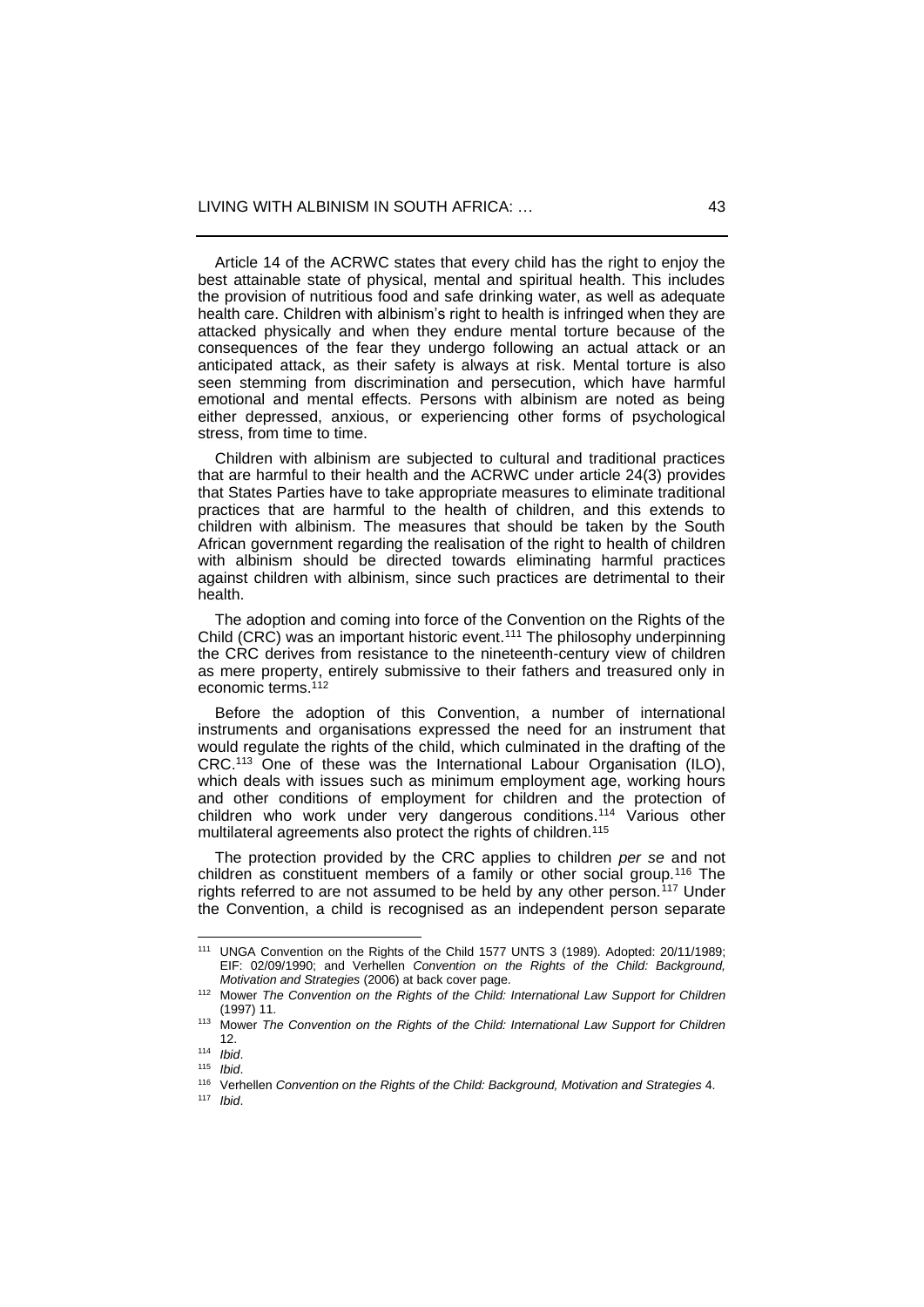from all other persons or groups of persons.<sup>118</sup> A child is not only recognised as possessing such rights but as having the capacity to assert such rights in national judicial and administrative proceedings.<sup>119</sup>

 A self-governing body of experts monitors the CRC by assessing state reports, and in turn, compiling recommendations.<sup>120</sup> The CRC does not have an individual complaint mechanism.<sup>121</sup> The political will of the state party as reviewed by the committee of the CRC determines the enforcement of the Convention.<sup>122</sup>

 Many children with albinism are victims of discrimination, as they are the most fragile and vulnerable.<sup>123</sup> Article 24 of the CRC explicitly mentions primary health care for children. Primary health care underlines the need to eliminate exclusion as well as social disparities in health, which involves organising health-related services around the needs as well as expectations of children.<sup>124</sup> So as to fully realise the right to health for all children, governments have a duty to ensure that the health of children is not undermined as a result of discrimination, which is a significant factor contributing to vulnerability.<sup>125</sup>

 According to the CRC, children have a right to health and to be free from violence, abuse and neglect; yet many children with albinism are victims of violence, abuse, and neglect, and this has proven to cause far-reaching harm to their physical and mental health and development.

 In November 2007, South Africa ratified the United Nations Convention on the Rights of Persons with Disabilities (CRPWD) <sup>126</sup> The CPRWD is the most recent significant international human rights instrument relating to disability. The CRPWD came into force on 3 May 2008 with the purpose of protecting the fundamental rights and integrity of persons living with disabilities.

The CRPWD marked the beginning of a new era in disability rights and was the culmination of a 30-year struggle by people in the disability rights movement and advocates of human rights to gain acknowledgment that everyone, regardless of impairment, must enjoy all human rights and fundamental freedoms.<sup>127</sup> It altered the playing field for people universally by

<sup>118</sup> *Ibid*.

<sup>119</sup> *Ibid*.

<sup>120</sup> Alum, Gomez and Ruiz, *"*Hocus Pocus, Witchcraft, and Murder: The Plight of Tanzanian Albinos" 2009 *International Team Project* 1 42‒44.

<sup>121</sup> Alum *et al* 2009 *International Team Project* 42‒44.

<sup>122</sup> *Ibid*.

<sup>123</sup> Bukulupi "Child Sacrifice, Myth or Reality" 2014 30(1) *International Letters of Social and Humanistic Sciences* 1 2.

<sup>&</sup>lt;sup>124</sup> UN CRC. General Comment No 15 on the Right of the Child to the Enjoyment of the Highest Attainable Standard of Health (Art 24) CRC/C/GC/15 (17 April 2013) page 3.

<sup>&</sup>lt;sup>125</sup> General Comment No 15 on the Right of the Child to the Enjoyment of the Highest Attainable Standard of Health (Art 24) page 4

<sup>126</sup> UNGA Convention on the Rights of Persons with Disabilities (2007) 2515 UNTS 3; A/RES/61/106. Adopted: 24/01/2007; EIF: 03/05/2008.

<sup>127</sup> Rioux "Disability Rights and Change in a Global Perspective" 2011 14(9) *Sport in Society* 1094 1094.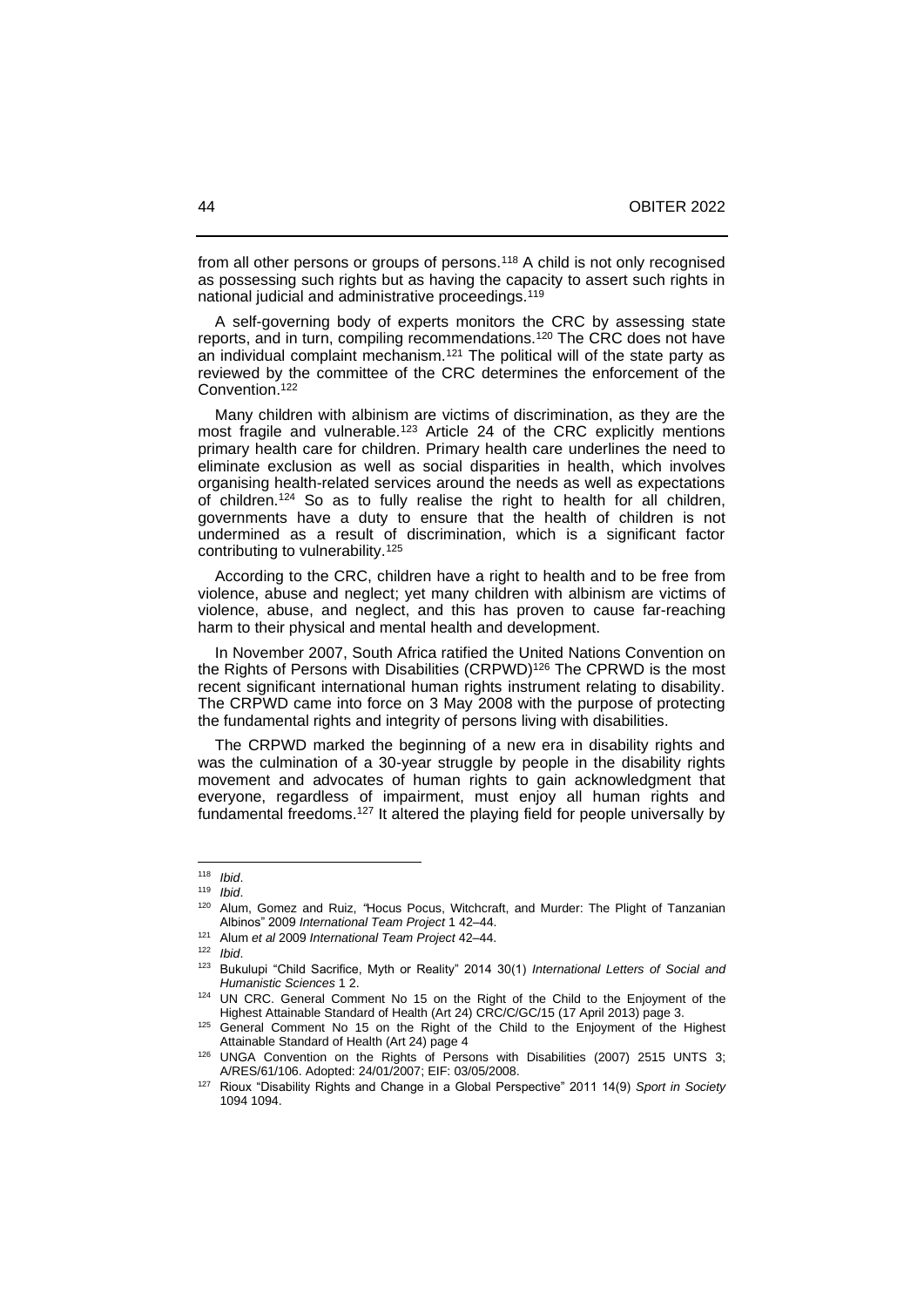giving official acknowledgment that disability is a rights issue<sup>128</sup> on the one hand, and a social development issue on the other.<sup>129</sup>

 The CRPWD covers most aspects relating to the daily lives of children and adults with disabilities, such as the rights of children and adults to attend schools and to receive inclusive education. The Convention also requires that the State provide disabled children and adults with vocational education, rehabilitation, and the same range, quality and standard of free or affordable health services provided to other persons.

 The CRPWD appears to take a middle road between the individual impairment model and the social model,<sup>130</sup> and it reflects a flexible and inclusive definition of disability.<sup>131</sup> The definition recognises that, while there might be myriad interpretations of disability, a juridical definition of disability for equality and non-discrimination purposes must at least imply impairment as a point of departure.<sup>132</sup> At the same time, the definition must be responsive to socio-economic barriers as constituent elements of disability.<sup>133</sup> The Convention accepts that impairment and the environment interact to produce the experience of disability when people with impairments cannot participate in society on an equal basis.

 In order for disabled people to exercise their human rights, it is essential that there be constant dialogue and consensus about disability rights among the public, government and the private sector as well as a commitment to implement the spirit and moral intent of the CRPWD. <sup>134</sup> This dialogue has to accept how conventional philosophies around disability focused on individuals and their impairments as well as how this has fundamentally disadvantaged persons with disabilities. It must express solidarity with people who have been marginalised in their social participation.<sup>135</sup>

 The CRPWD obliges states to take positive action to promote an extensive disability rights-based agenda.

 The question whether PWA ought to contest their health-related discrimination on the basis of disability is a question that should be founded on a clear understanding of what disability is.

 South Africa has no centralised disability legislation since it is generally assumed that the range of diverse statutes and state department policies regulating disability matters are sufficient. Our courts have interpreted disability by adopting an excessively narrow guiding principle in terms of who qualifies as disabled. It is clear that this definition of disability is centered on the existence of an actual impairment and on the degree of impairment. To

<sup>128</sup> Rioux 2011 *Sport in Society* 1094.

<sup>129</sup> *Ibid*.

<sup>130</sup> Dupper and Garbers *Equality in the Workplace: Reflections From South Africa and Beyond* (2009) 94.

<sup>131</sup> *Ibid*.

<sup>132</sup> Dupper and Garbers *Equality in the Workplace: Reflections From South Africa and Beyond* 195.

<sup>133</sup> *Ibid*.

<sup>134</sup> Rioux 2011 *Sport in Society* 90.

<sup>135</sup> *Ibid*.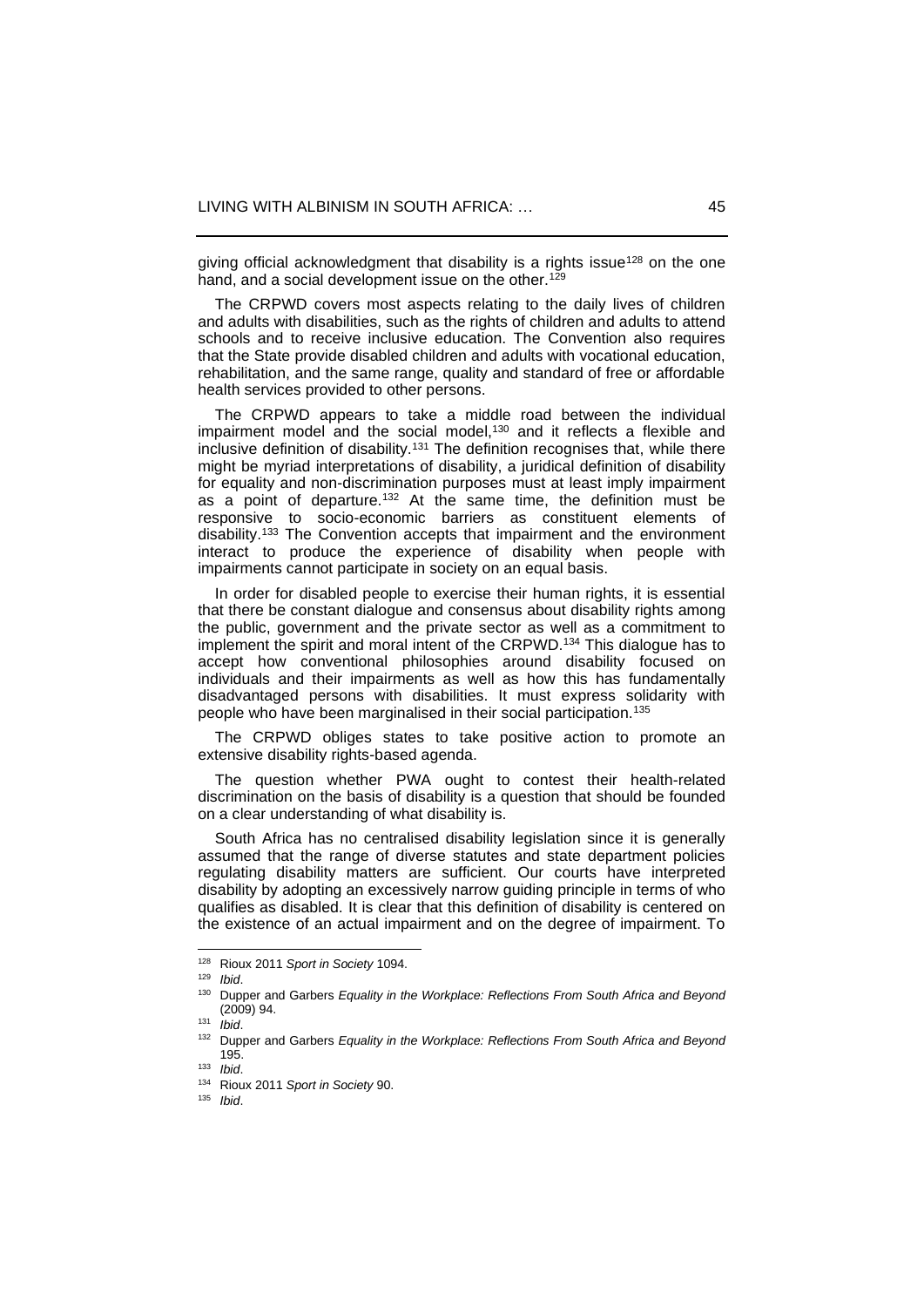qualify under the protected class, such impairment must significantly restrict a person's ability to conduct normal activities. Such proof involves a detailed medical inquiry. The key enquiry is then how intensely a person is affected by albinism.

 The current working definition of disability stems from the case of *IMATU v City of Cape Town.*<sup>136</sup> South Africa's narrow approach to disability, as pointed out, excludes many disabled people from protection on the grounds that their impairment is not severe enough in itself, or that they are coping so satisfactorily with the impairment that they no longer require protection from discrimination.

 South Africa's narrow approach to disability excludes several PWA from protection on the grounds that their impairment is not severe enough in itself, or that they are coping so satisfactorily with the impairment that they no longer require protection from discrimination. This position stands irrespective of the merits of the victim's claim of discrimination. This has had the adverse effect that persons who can mitigate their disabilities and evidently are capable of working are unable to rely, for example, on the Employment Equity Act<sup>137</sup> or Social Assistance Act.<sup>138</sup>

 The Convention asserts the social construction of disability by stipulating that the definition of disability ought to be advanced not from the viewpoint of the supposed medical condition of an individual, but from those perspectives of society that disable persons by generating attitudinal and physical barriers preventing them from effectively contributing to society. The Convention thus goes beyond the question of "access to the physical environment" and tackles the broader concerns of equality and elimination of legal, social and attitudinal obstructions to the participation of people with disabilities. An employee with albinism should therefore be protected from discrimination emanating from misconceptions, myths and stereotypes about their condition.

 Article 25 of the CRPWD specifies that "persons with disabilities have the right to the enjoyment of the [highest attainable standard of health](https://en.wikipedia.org/wiki/Right_to_health) without discrimination on the basis of disability". The measures taken by the South African government regarding the realisation of the right to health of children with albinism should be directed towards maximum inclusion in the receiving of health services. It is also vital that persons with albinism are aware of their human rights as provided in article 25 of the CRPWD when accessing health care services. In addition, it is correspondingly important for health care professionals to comprehend their responsibilities in terms of the CRPWD.

## **4 CONCLUSION**

The Department of Health's Strategic Plan 2020/21-2024/25 is determinedly grounded on strengthening the South African health system. Twelve of the

<sup>136</sup> 2005 (11) BLLR 1084 (LC) 1091.

<sup>137</sup> 55 of 1998.

<sup>138</sup> 13 of 2004.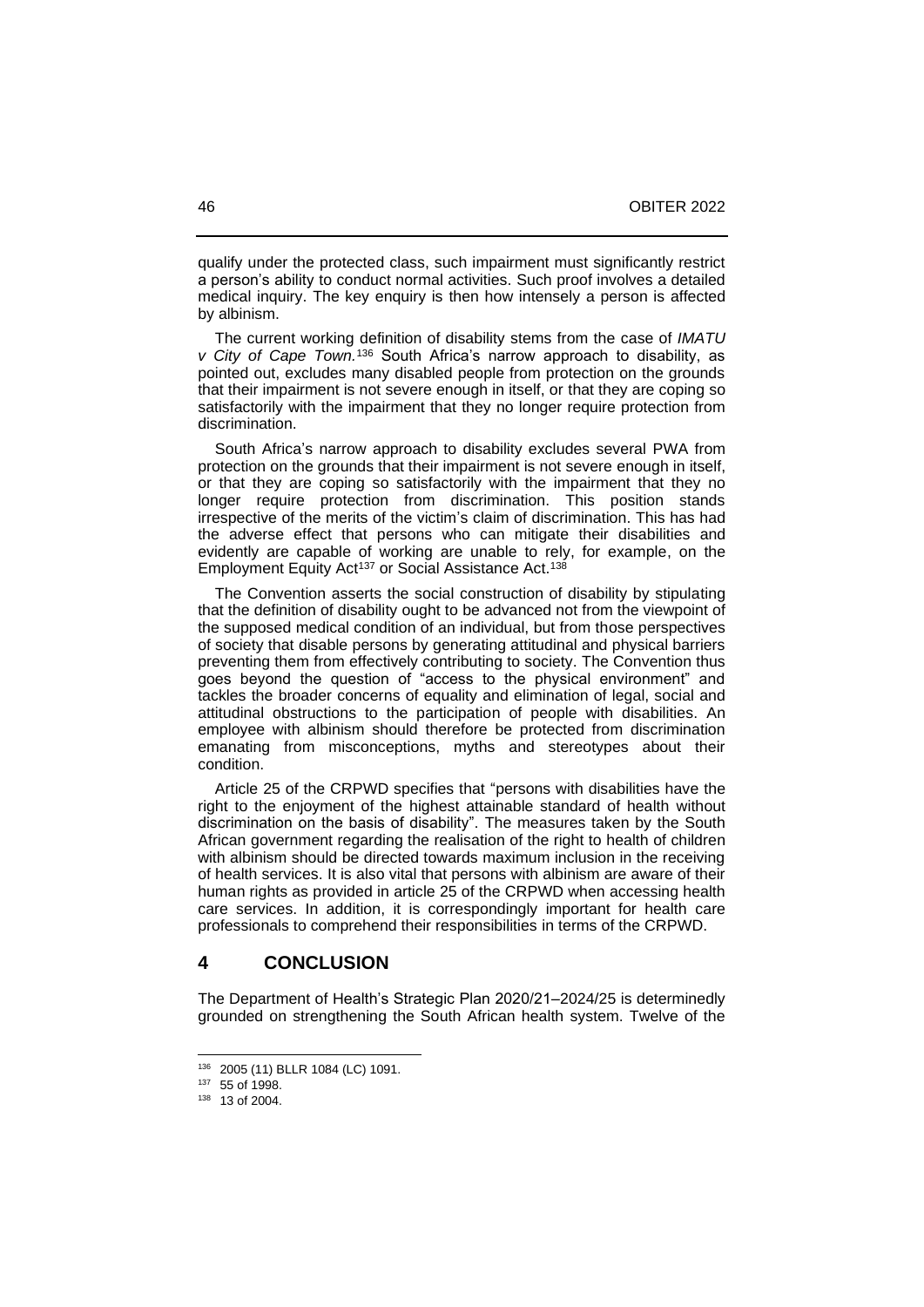eighteen outcomes prioritised by the Department of Health are geared towards strengthening the health system, as well as improving quality of care, with the remaining five outcomes responding to the quadruple burden of disease in South Africa. The Department of Health's Strategic Plan for 2020/21-2024/25 covers a range of critical health issues, including developing the national health insurance scheme, ending the epidemics of AIDS, malaria and neglected tropical diseases, combating hepatitis and making access to universal sexual reproductive health a reality.<sup>139</sup> The study recommends that the health concerns of PWA be added to the list of critical health issues.

 Against the backdrop of the right to health care services enshrined in the South African Constitution, this article proposes that lobby groups should take the first step and approach the court to challenge the government's failure to progressively realise their right of access to health care services by neglecting to provide preventative services such as dermatological skin checks, eye checks and protective sunscreen lotion, as well as vision aids, and eye correction surgery, within its available resources. Although one can argue that PWA are no different from other classes of persons with health risks, such as diabetics or persons with hypertension, this article submits that none of these other health conditions cause their sufferers to be targeted in the very unique way that PWA are. The stigmatisation of and discrimination against HIV-positive persons is severe but not as dangerous as those relating to PWA who have special needs, such as for focused trauma counselling for victims of assault, discrimination, rape and amputation in addition to cancer.

 Over the years, we have seen several noteworthy policy achievements at national level, in for example, public health, where the outcome of advocacy was by lobby groups. To mention but one example, the Treatment Action Campaign (TAC) advocated for the right to a prevention-of-mother-to-child (PMTCT) programme, demanded a national antiretroviral treatment plan and went further than just demanding that government comply with abstract legal obligations.<sup>140</sup> The TAC was launched in South Africa on 10 December 1998, on International Human Rights Day, by a small group of political activists.<sup>141</sup> The fundamental consensus within the group was that equitable access to health care, particularly medicines for  $H|V$ , is a human right.<sup>142</sup> By doing this, the TAC assimilated moral and legal strength from the South African Constitution, which embeds rights to equality, life and dignity.<sup>143</sup> The goal of the founders of the TAC was to popularise and enforce what was lightly described as "the right of access to treatment" through an

<sup>&</sup>lt;sup>139</sup> The Department of Health. National Strategic Plan for 2020/21-2024/25 <https://www.health.gov.za/wp-content/uploads/2020/11/depthealthstrategicplanfinal2020-21> to 2024-25-1.pdf (accessed 2021-10-10).

<sup>140</sup> The Humanitarian "A Timeline of HIV/AIDS Activism" https://www.thenewhumanitarian.org/ report/93877/south-africa-timeline-hivaids-activism (accessed 2021-08-10).

<sup>141</sup> Heywood "South Africa's Treatment Action Campaign: Combining Law and Social Mobilization to Realize the Right to Health" 2009 1 *Journal of Human Rights Practice* 14.

<sup>142</sup> *Ibid*.

<sup>143</sup> *Ibid*.